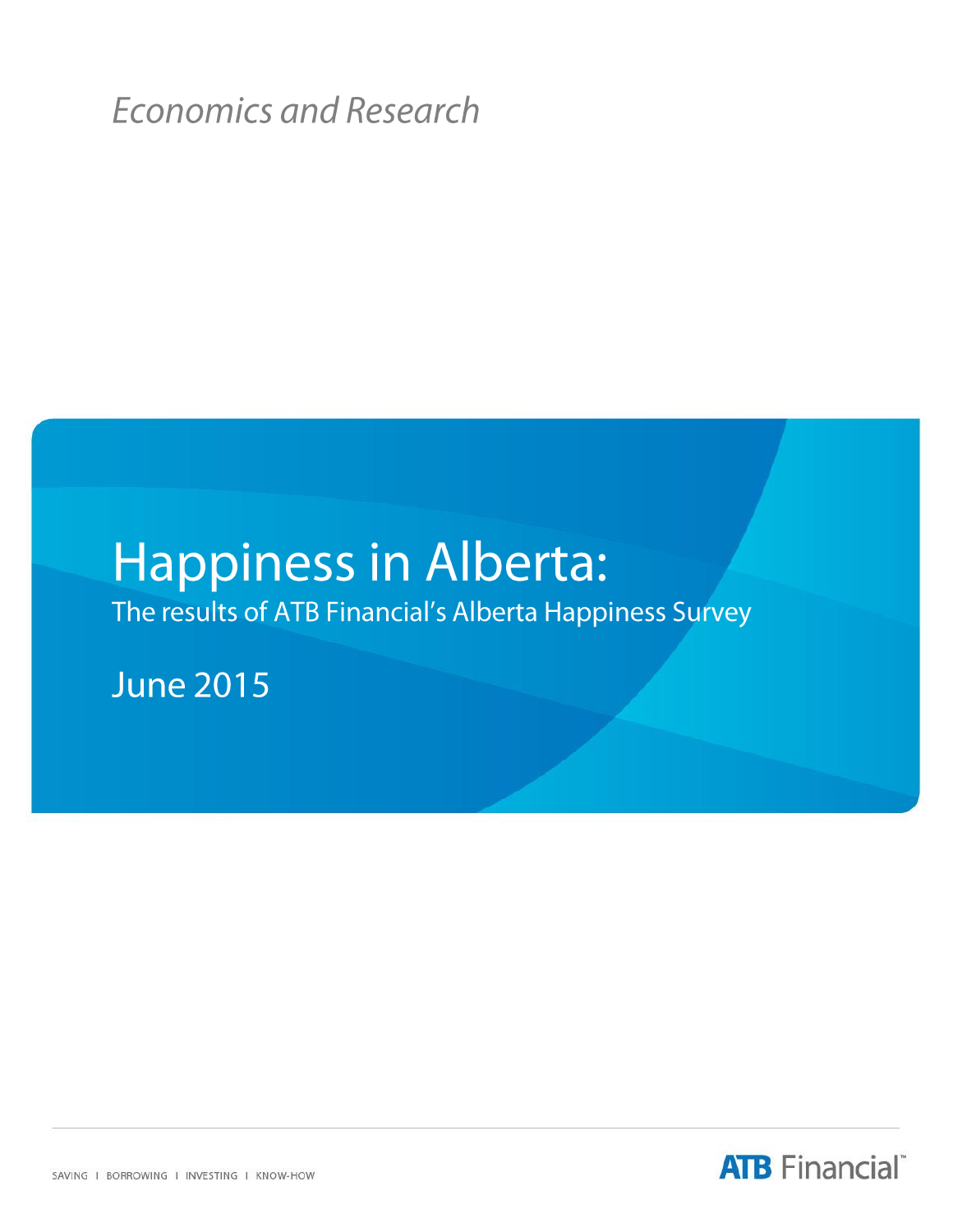## **Economics and Research**

Led by ATB's Chief Economist Todd Hirsch, the Economics and Research Team provides value to Albertans by increasing understanding of the forces and issues affecting Alberta's long-term prosperity.

We do this by being:

- $\triangleright$  a trusted and user-friendly thought leader on economic and social issues
- $\triangleright$  a hub of new ideas and a catalyst for robust debate about Alberta's prosperity and the forces that shape it

It's our job to:

- $\triangleright$  know the Alberta economy inside and out
- $\blacktriangleright$ stay on top of the local, regional, national and global issues that affect Alberta's economy
- $\blacktriangleright$ inspire and inform debate about how to improve Alberta's long-term prosperity and quality of life



### **The Owl** - Focused on Alberta's Economy

**Subscribe** atb.com/economics

This report was prepared by Robert Roach, Senior Analyst, Economics and Research, ATB Financial [\(rroach@atb.com\)](mailto:rroach@atb.com). The opinions expressed in this document are the author's and not necessarily those of other ATB Financial employees or its Board of Directors. The author extends his thanks to the 999 Albertans who participated in the *Alberta Happiness Survey* and to Simon Davies, Senior Research Manager, Client and Marketing Research for his expert assistance with the survey. Thanks are also extended to Karin Põldaas, Nick Ford and Todd Hirsch for their input and support. Any errors or omissions remain the sole responsibility of the author.

Permission is hereby granted to use or reproduce this report for personal or classroom use without fee and without formal request.

© ATB Financial 2015

Follow Rob on Twitter @Roachonomics

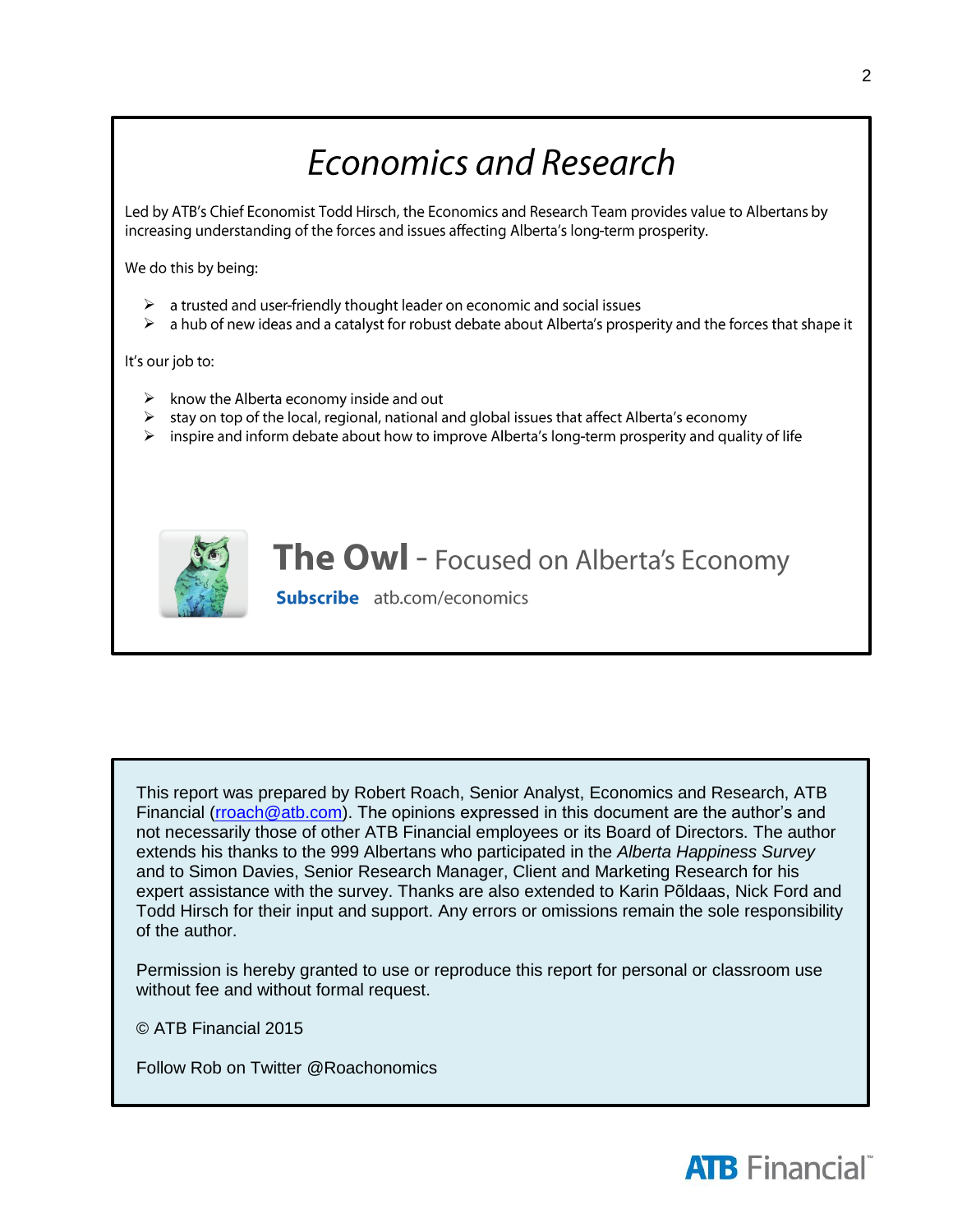### **Table of Contents**

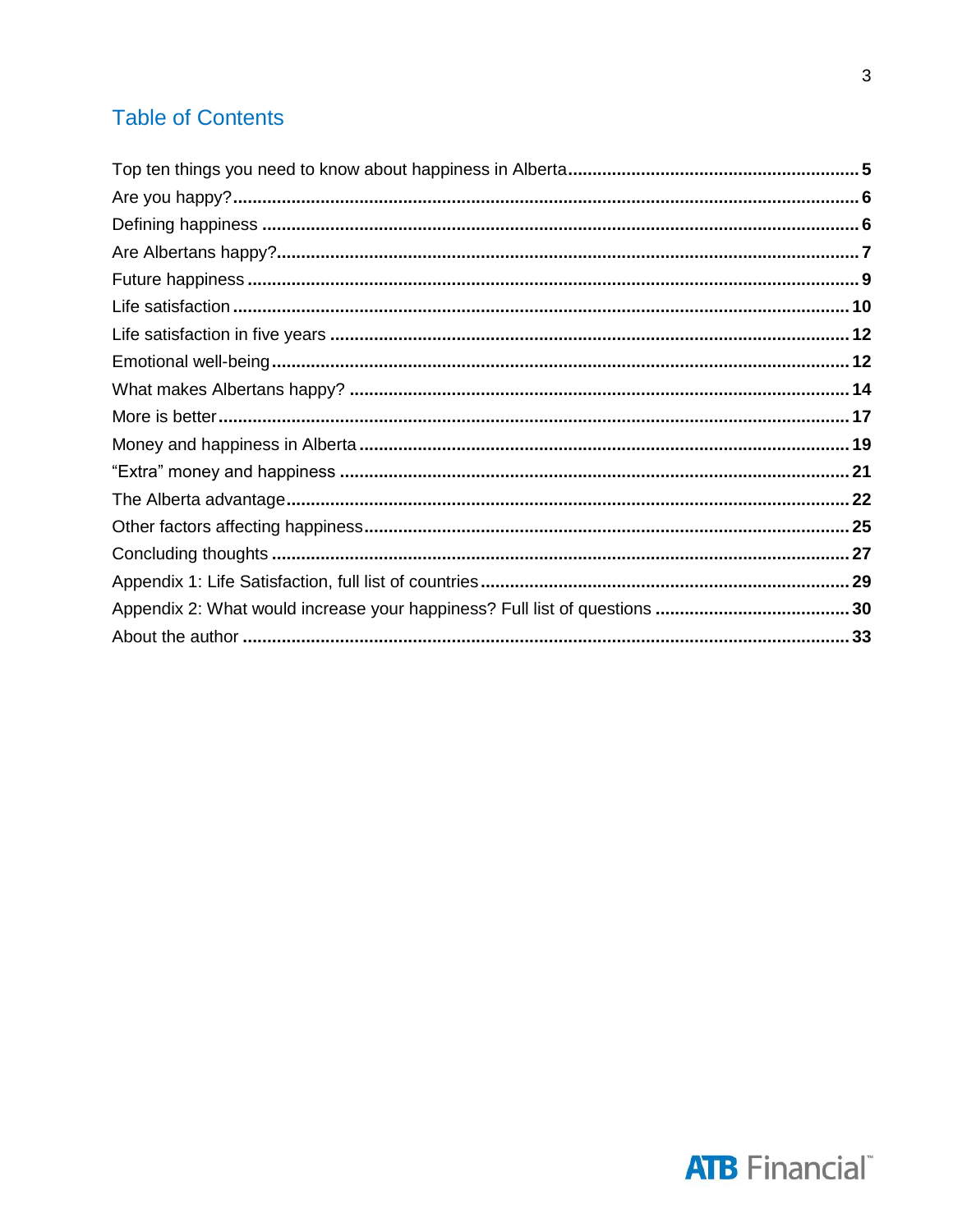### The top ten things you need to know about happiness in Alberta

- 1. **Most Albertans are happy** Alberta is a happy place, with eight in ten Albertans saying they are happy.
- 2. **Most Albertans are satisfied with their lives** When happiness is measured in terms of life satisfaction, about two-thirds of Albertans give themselves a seven or higher out of ten. This puts us in the middle of the pack among other jurisdictions and suggests there is room for improvement.
- 3. **Health, relationships and time top the list of things Albertans say are important to their happiness** – Over eight in ten Albertans say feeling healthy, supportive relationships with family and friends and time to do the things they enjoy are very important to their happiness.
- 4. **There is very little difference between Calgary and Edmonton**  When it comes to happiness levels and the things that make Albertans happy, there is not a lot of difference between the province's two big cities.
- 5. **Alberta and happiness go hand in hand** Most (79 per cent) Albertans feel the province is a great place in which to find happiness.
- 6. **Albertans are pretty positive** At least six in ten Albertans reported experiencing a substantial amount of positive emotions the day before the survey. In terms of negative emotions, about 38 per cent of Albertans reported feeling lots of stress and worry and 55 per cent felt quite tired the day before the survey.
- 7. **Money matters** The relationship between money and happiness is complex, but most Albertans (82 per cent) say more money to do the things they enjoy would make them happier. While not everyone who has more money is happier than those with less, average happiness and life satisfaction levels rise with household income. The percentage of Albertans who say they are happy jumps from 68 per cent among Albertans with household incomes below \$30,000 to 88 per cent among those with incomes of \$150,000 or more. The percentage of Albertans who report a high level of life satisfaction rises from 41 per cent for those with household incomes of less than \$30,000 to 78 per cent for households making over \$150,000.
- 8. **Happiness is contagious** The survey results remind us that, notwithstanding the effects of mental illness, grief, physical pain, addiction, abuse and poverty, happiness is in many ways a state of mind over which we can exercise a fair degree of control. We can smile when we meet people on the street, we can spend time with those who are lonely, we can support one another and in a multitude of other ways *proactively* make happiness happen. One of the many great things about happiness is that it's contagious.
- 9. **They could be happier**  Alberta's overall happiness level (81 per cent) is lower than in the United States (87 per cent) and many European countries. Eleven countries in Europe have happiness levels of 90 per cent or higher. We don't know why this is the case, but it suggests that we can do better here in Alberta.
- 10. **The oil slump is not helping**  Alberta's overall happiness level would be at least a little higher if the survey wasn't conducted during an economic downturn. Over a third of Albertans say that the bad economic news was making them less happy.

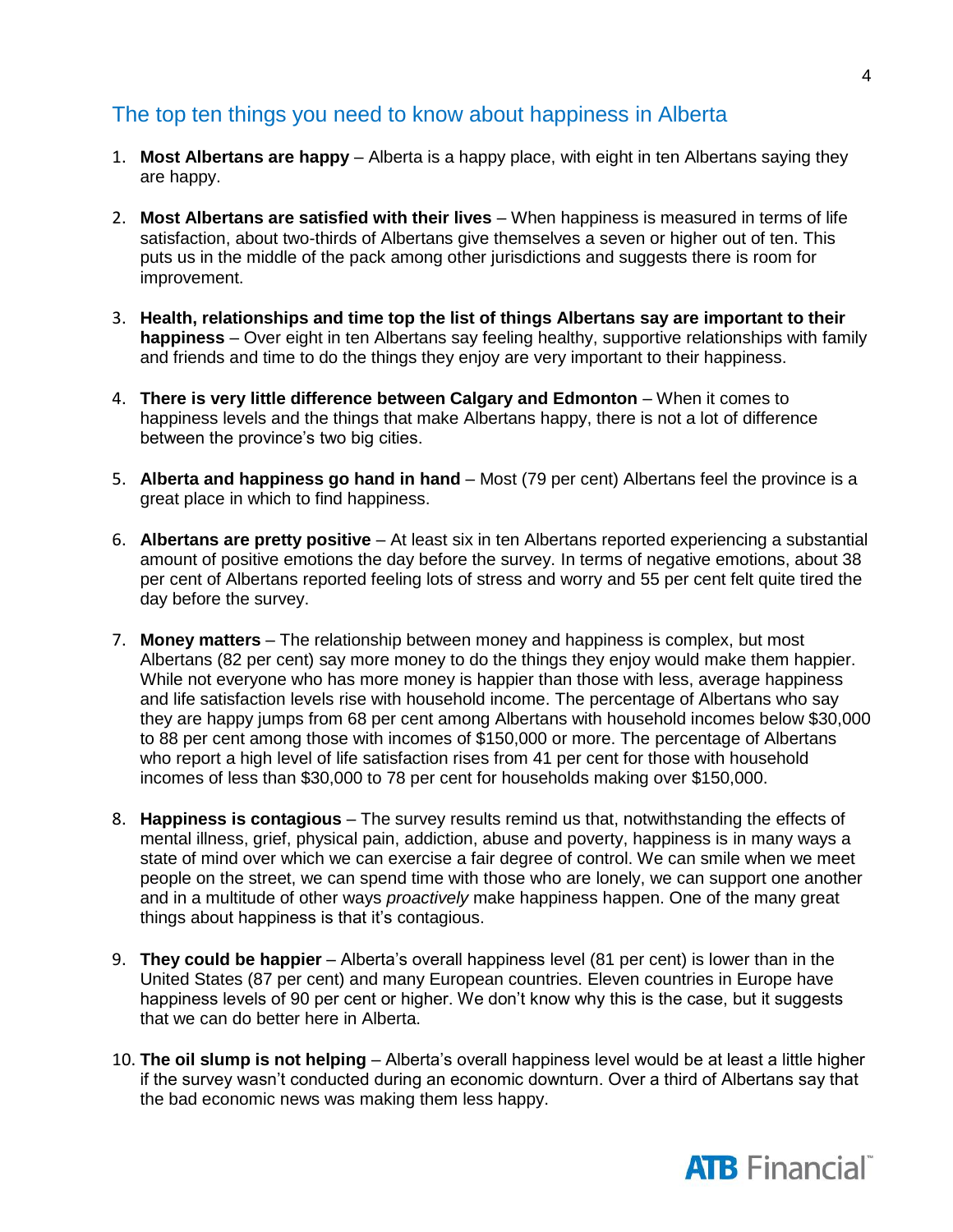### Are you happy?

#### *"It's so hard to forget pain, but it's even harder to remember sweetness. We have no scar to show for happiness." ― [Chuck Palahniuk](http://www.goodreads.com/author/show/2546.Chuck_Palahniuk)*

"Are you happy?" is a simple enough question to ask, but often difficult to answer because lots of things can affect our happiness. Some of these things are within our control while others are imposed upon us by genetics, bad luck or economic forces. The question also makes us wonder what we mean by happiness and if the happiness we are currently chasing is the "true" happiness the gurus tell us we *should* be seeking. Will I be happy if I get that new sports car or am I kidding myself? Would I be happier if I took more time to appreciate the small things in life? There are, of course, no right answers; happiness is an inherently subjective experience.

Despite this, the question is worth asking because our answers tell us a great deal. If we are unhappy, we know something is wrong and hopefully we can change things for the better. If we are happy, it makes sense to pay attention to why this is the case so we can maintain it.

This is why ATB Financial's Economics and Research Team asked Albertans about their happiness. Whether you define happiness as feeling good at the moment or as a deep sense of satisfaction with your life, ATB is always looking for ways to make Alberta an even happier place.

Using questions drawn from international surveys and some new ones designed to tease out what makes people happy, we conducted a web-based public opinion poll with a representative sample of 999 respondents from across the province between February 5 and 23, 2015. The poll was conducted by Vision Critical using a web panel method. Although the sample is representative of the Alberta population, it's not a random probability sample so it's inappropriate to cite a margin of error or confidence interval.

This report presents the main results of the survey. We hope that it will spark conversations about Alberta's quality of life and how to improve it. For a more concise account of the results, see the inaugural edition of [Perch.](http://www.atb.com/economics)

### Defining happiness

Before we dive into the results, it's important to note that happiness is a bit of a slippery term. When you see headlines about the happiest country in the world or that money doesn't buy happiness, it's essential to know what *type* of happiness is being discussed. Some surveys define happiness in terms of *life satisfaction* while others use it to mean *emotional well-being.* The wording of the questions used to measure happiness also vary from survey to survey.

For example, the recent headlines saying that Saguenay is the happiness city in Canada and Vancouver is the least happy, refer to *life satisfaction* levels as measured by [Statistics Canada](http://www.statcan.gc.ca/pub/11-626-x/11-626-x2015046-eng.htm) using a variation of a question found in a number of international surveys. It turns out that life satisfaction is high in Saguenay, but this may or may not mean that you will see lots of smiling and laughing people walking down the street because that is a different kind of happiness.

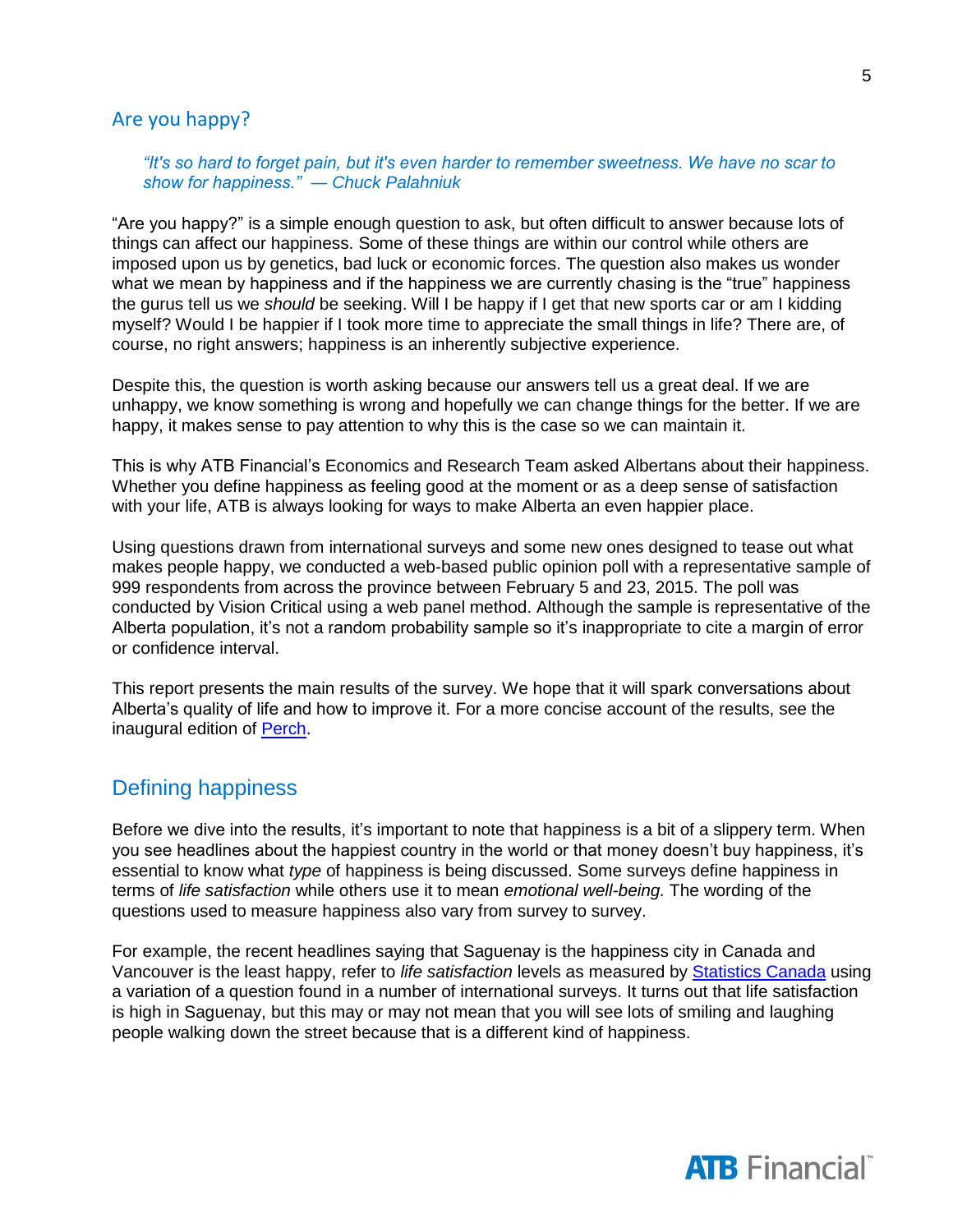### **Types of happiness measured in surveys**

| <b>Type</b>             | <b>Typical survey question</b>                                                                                                                                                                                                                                                                                                                                                                                                                                                                                                                                                 |
|-------------------------|--------------------------------------------------------------------------------------------------------------------------------------------------------------------------------------------------------------------------------------------------------------------------------------------------------------------------------------------------------------------------------------------------------------------------------------------------------------------------------------------------------------------------------------------------------------------------------|
| General                 | Taken all together, how would you say things are these days? Would you say that you are<br>very happy, pretty happy or not too happy?                                                                                                                                                                                                                                                                                                                                                                                                                                          |
| Life<br>satisfaction    | Imagine a ladder with steps numbered from zero at the bottom to ten at the top. Suppose<br>we say the top of the ladder represents the best possible life for you and the bottom of the<br>ladder represents the worst possible life for you. On which step of the ladder do you feel<br>you personally stand at the present time? (This is called the Cantril ladder.)<br>Statistics Canada uses this wording: Using a scale of zero to ten, where zero means "very<br>dissatisfied" and ten means "very satisfied," how do you feel about your life as a whole<br>right now? |
| Emotional<br>well-being | This is usually an index that combines answers to several questions such as:<br>Did you feel well-rested yesterday?<br>Were you treated with respect all day yesterday?<br>$\bullet$<br>Did you smile and laugh a lot yesterday?<br>Did you learn or do something interesting yesterday?<br>Did you experience enjoyment during a lot of the day yesterday?<br>Did you experience stress during a lot of the day yesterday?                                                                                                                                                    |

The *Alberta Happiness Survey* explored all three types of happiness.

### Are Albertans happy?

About eight in ten Albertans (81 per cent) say they are either "very happy" or "pretty happy." In this case, we left it up to survey respondents to define what happiness means.



Question: Taken all together, how would you say things are these days? Would you say that you are very happy, pretty happy or not too happy? Source: *ATB Financial Alberta Happiness Survey 2015*

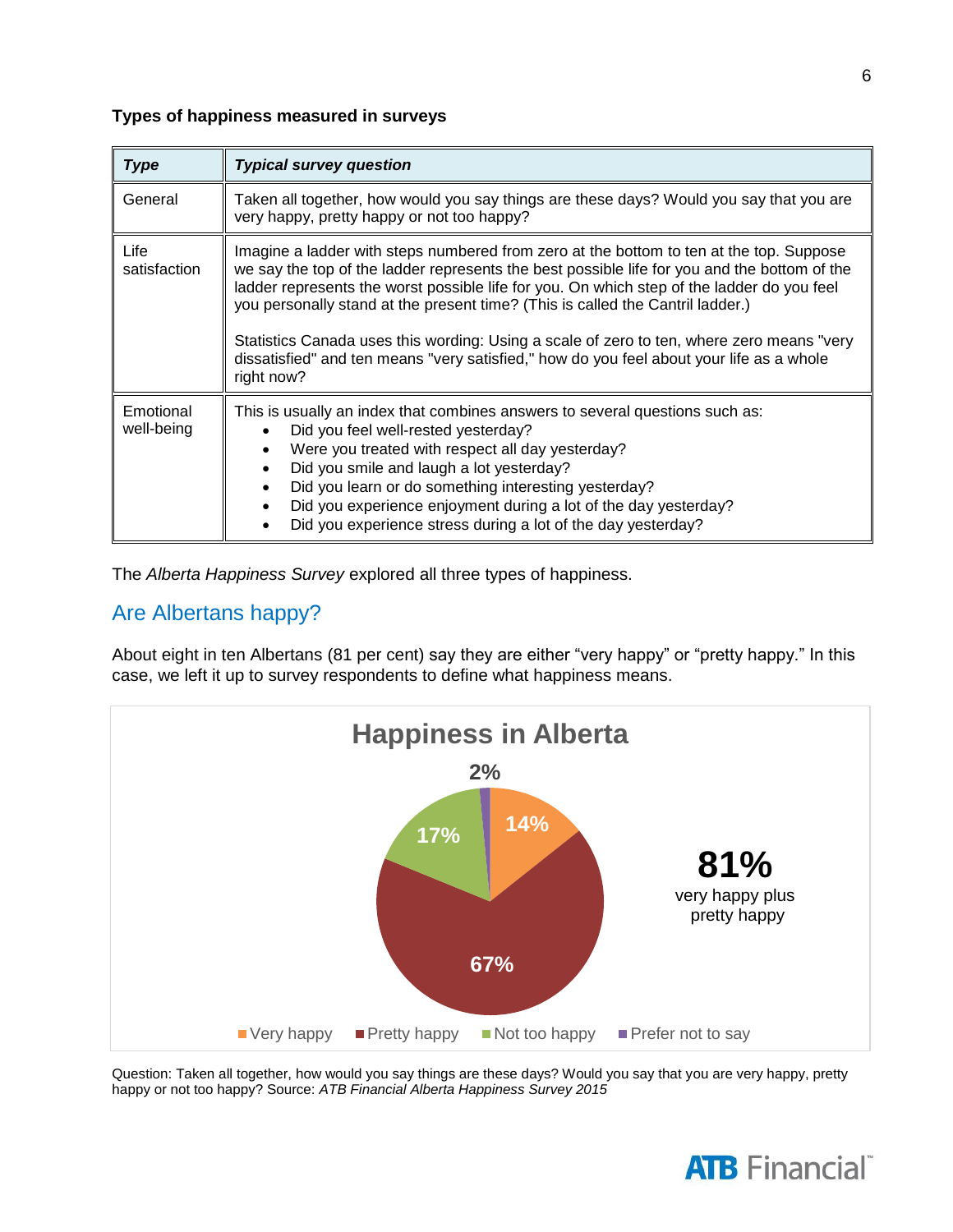This tells us that Alberta is a generally happy place. Most Albertans (81 per cent) are able to say, all things considered, "I'm happy." This a good sign. Still, there is room for improvement with almost one in five of Albertans (17 per cent) in the "not too happy" category. Not surprisingly, only 48 per cent of people who are unemployed and looking for work say they are happy.

Not everyone is going to be happy all the time. We know from experience that people cycle in and out of happy and unhappy periods in their lives and that some people can find a way to smile in the face of terrible adversity while others never seem happy no matter how good they have it. A death of a loved one, losing your job and getting hurt in a car accident are examples of things that might make someone answer "not too happy." Notwithstanding depression, anxiety and other involuntary mental conditions that can have long-term effects, unhappiness is often a temporary state in that people heal and find happiness again. For example, 50 per cent of the respondents to the *Alberta Happiness Survey* who said they were unhappy also said they expected things to improve over the coming year. At the other end of the spectrum, falling in love, being able to take a dream vacation and becoming a grandparent are things that might make someone suddenly say "I'm happy."

While we don't have national results for this question, we can compare Alberta to the United States. When we do, we find that our southern neighbours are a little more likely to say they are happy (87 per cent of Americans put themselves in the happy category in 2012 cent compared to 81 per cent of Albertans in 2015). The U.S. number is pretty consistent over good and bad economic years. Since the 1980s, the lowest it has dipped to is 86 per cent in 2010.

What's also interesting is that more Americans put themselves in the "very happy" category than Albertans – 33 per cent in the U.S. compared to 14 per cent in Alberta. Are more Americans feeling especially happy than Albertans? Or are Albertans just more modest and, in turn, less likely to say they are "very happy?" We don't know. Either way, the survey findings suggest that we have some catching up to do in terms of how happy we feel in Alberta.



Source: *ATB Financial Alberta Happiness Survey 2015* an[d US General Social Survey 2012](http://www3.norc.org/Gss+website/)

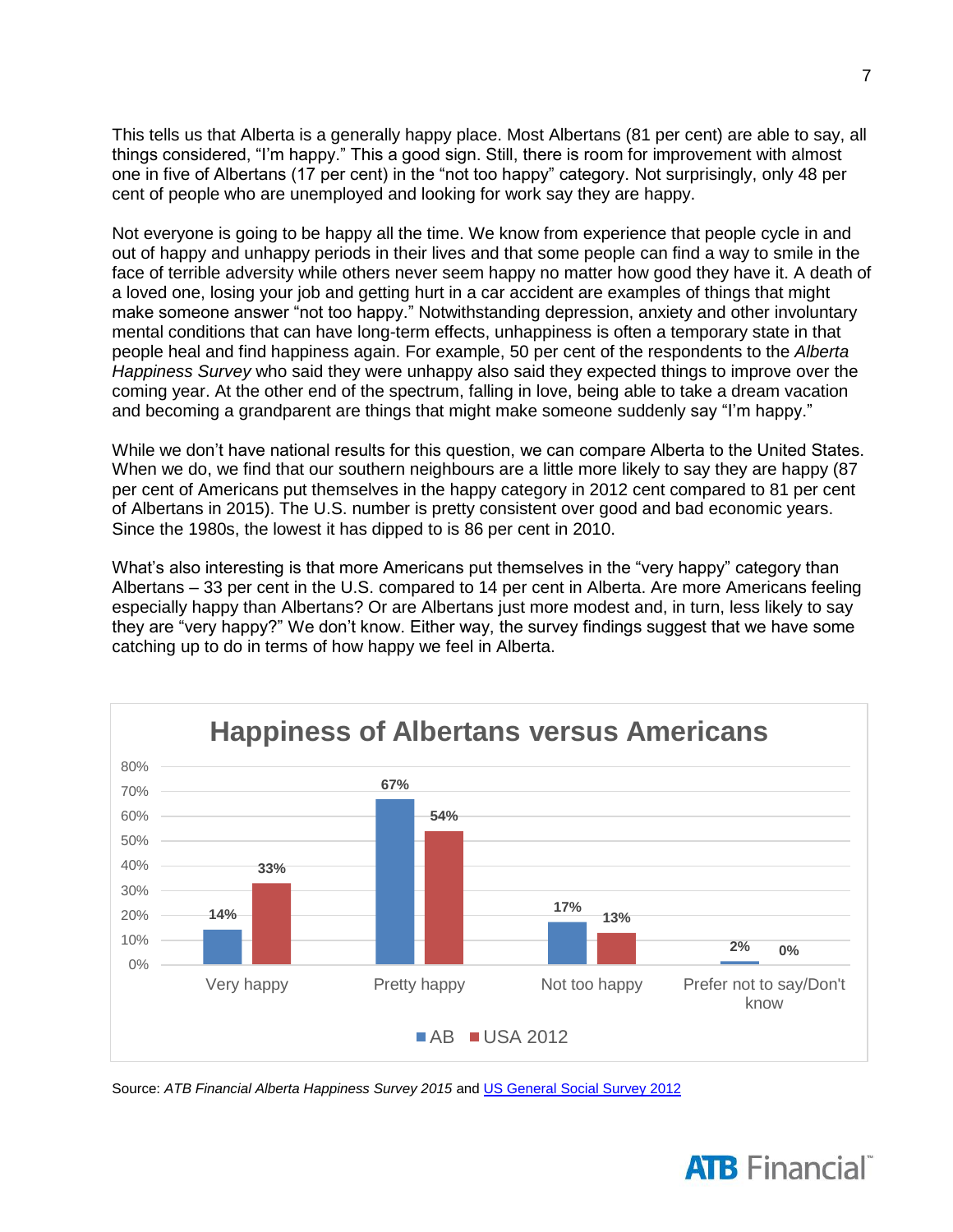The average percentage of people saying they are happy in the European Union was 87 per cent (as of 2006). Alberta is doing much better than Bulgaria, where only 38 per cent put themselves in the happy category, but we are way behind Denmark, where a whopping 97 per cent of the population reported being happy [\(Eurobarometer\)](http://ec.europa.eu/public_opinion/archives/ebs/ebs_273_en.pdf).



Question: Taking all things together would you say you are very happy, quite happy, not very happy or not at all happy? Source: Special Eurobarometer 273 / Wave 66.3, Fieldwork November and December 2006 and *ATB Financial Alberta* 

### **Oil prices and happiness**

The ATB Financial *Alberta Happiness Survey* was conducted in February 2015 when slumping oil prices were hanging over the province. To gauge how this might be affecting the results, we asked respondents if the bad news was reducing their happiness and 36 per cent said it was. Interestingly, the percentage of Albertans who said the economic bad news was reducing their happiness *rises* with household income. Thirty per cent of respondents with household incomes below \$30,000 said the bad news was getting them down compared to 44 per cent of those with incomes over \$150,000.

We don't know how many respondents would have answered the "Are you happy?" question differently if the survey had taken place during better economic conditions. Nonetheless, it's a safe bet that at least some of them would have answered "very happy" or "pretty happy" rather than "not too happy." If *everyone* in the "not too happy" group who also said the economy was getting them down changed their response, the overall proportion of happy Albertans would jump from 81 per cent to 88 per cent. Given that the state of the economy is only one factor affecting happiness, it's unlikely that the boost would be quite that great, but conducting the survey when the economy is booming would almost certainly push the result higher than 81 per cent. Better economic conditions might see the proportion of Albertans putting themselves in the "very happy" category rise as well.

It's also important to be mindful of the effects of the state of the economy on the life satisfaction and emotional well-being results discussed below.

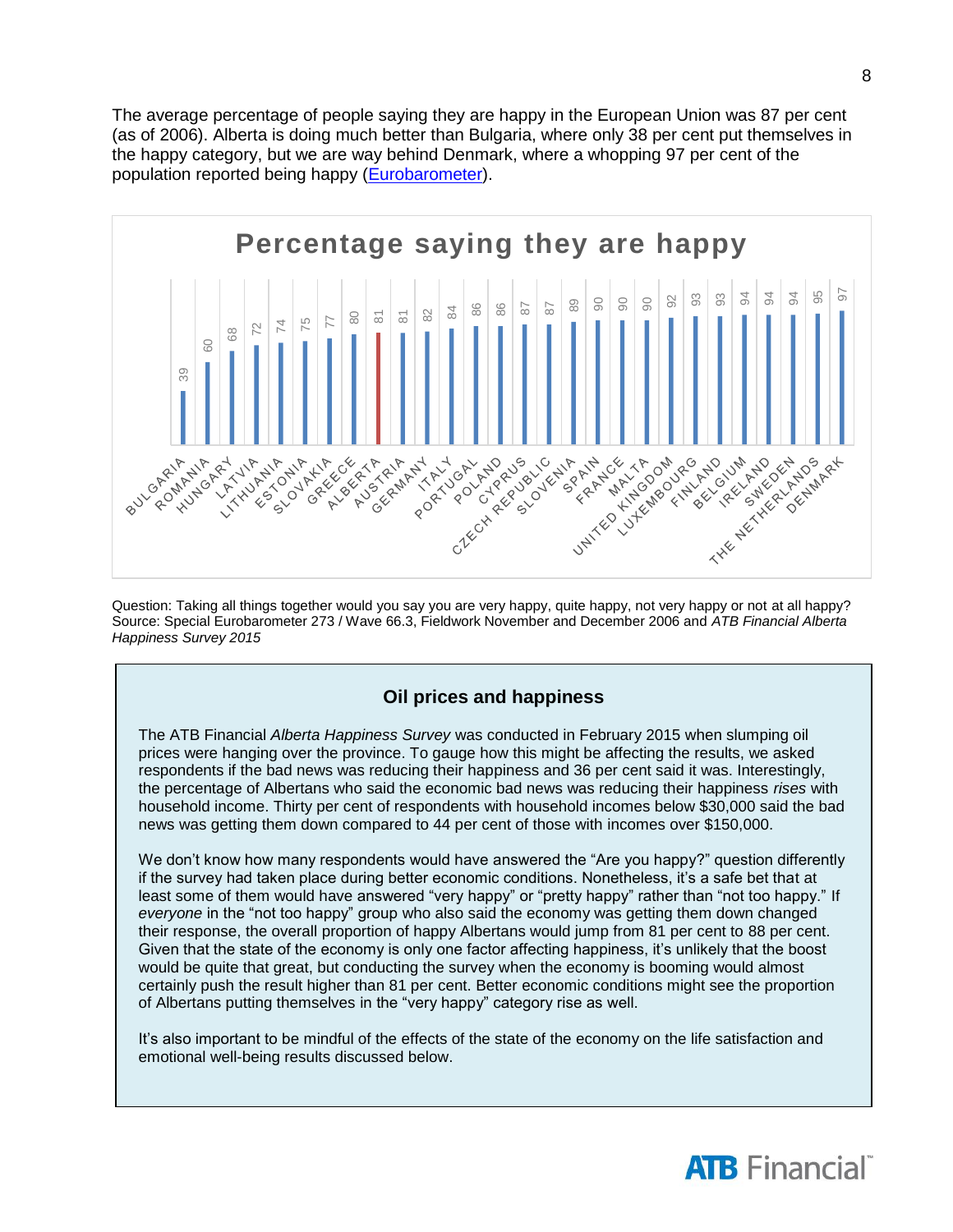### Future happiness

We know that a person can be happy at some points in their life and unhappy in others. It's not surprising, therefore, that when we asked Albertans how their overall level of happiness has changed since last year, we find that it fluctuated either up (40 per cent) or down (19 per cent) for 59 per cent of respondents. The other four in ten said their happiness level was about the same as it was a year ago.

Looking ahead a year, almost half of us (49 per cent) expect our happiness to increase while only five per cent fear that it will decrease.



Question: Compared to about a year ago, has your overall level of happiness increased a great deal, increased somewhat, stayed about the same, decreased somewhat or decreased a great deal? Source: *ATB Financial Alberta Happiness Survey 2015*



Question: By about this time next year, do you think your overall level of happiness is likely to have increased a great deal, increased somewhat, stayed about the same, decreased somewhat or decreased a great deal? Source: *ATB Financial Alberta Happiness Survey 2015*

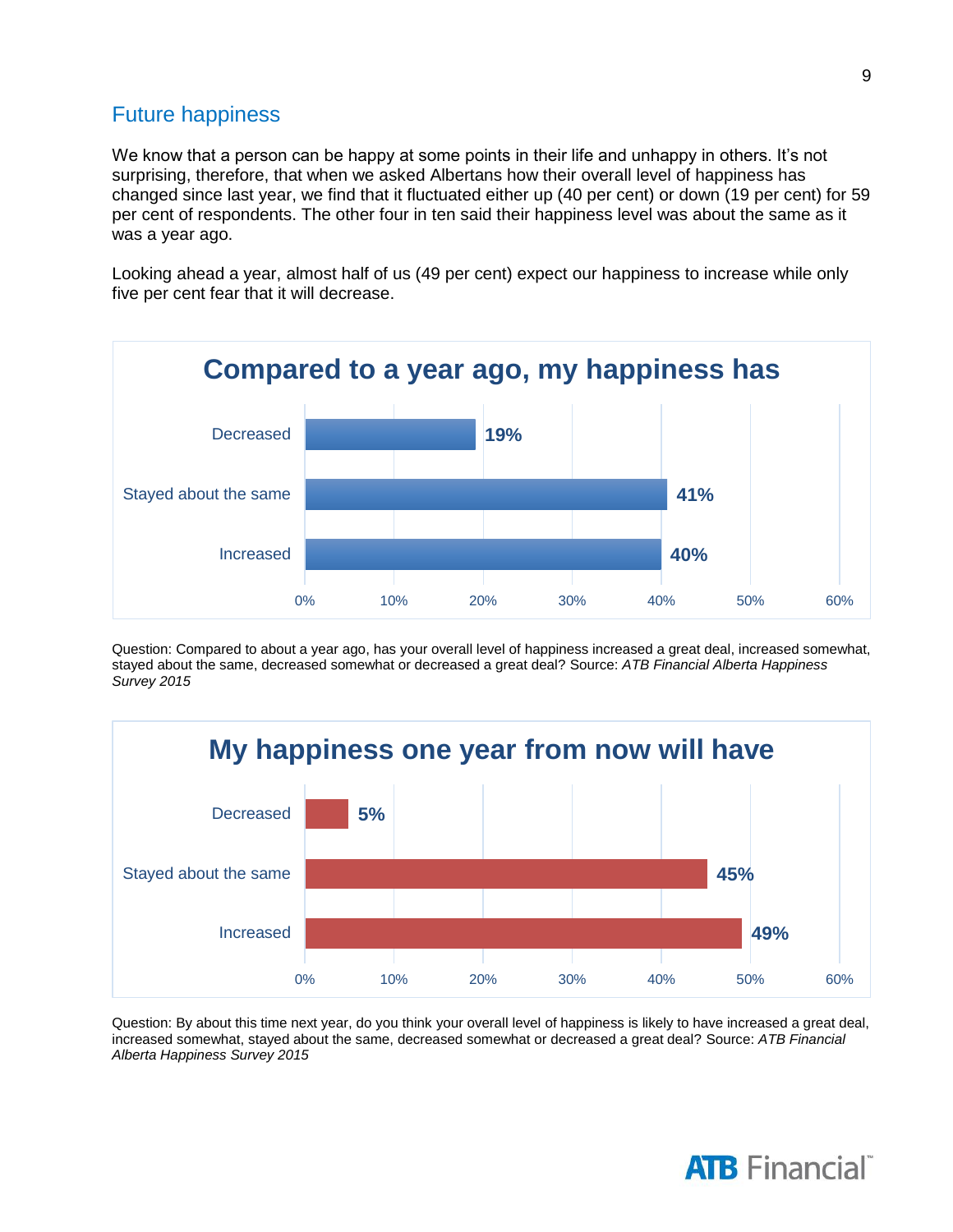### Life satisfaction

There is a school of thought that believes the best way to assess happiness (a.k.a. subjective wellbeing) is to measure how satisfied people are with their lives. For the *Alberta Happiness Survey*, we used a measure of life satisfaction called the Cantril ladder (named after its inventor Dr. Hadley Cantril). Ladder questions ask respondents to imagine a ladder with steps numbered from zero at the bottom to ten at the top. The top of the ladder represents the best possible life for the respondent and the bottom the worst. Respondents are then asked to say which step of the ladder they feel they stand on at the present time.

About 63 per cent of Albertans put themselves on rung seven or higher, which is a pretty good indication that they are relatively satisfied with how their lives are going. As with general happiness, being out of work is a good predictor of a low level of life satisfaction – only 32 per cent of unemployed respondents but themselves on rung seven or higher.



Source: *ATB Financial Alberta Happiness Survey 2015* an[d Spring 2014 Global Attitudes Survey, PEW Research Center](http://www.pewglobal.org/files/2014/10/Pew-Research-Center-Life-Satisfaction-Report-FINAL-October-30-2014.pdf) (See Appendix 1 for the full list of countries in the PEW survey)

Alberta's 63 per cent puts it in roughly the same camp as the Americans and Germans, well ahead of the Egyptians and Kenyans, but a long way back from the Mexicans and Israelis.

To compare Alberta to Canada and other OECD countries, we take the average Cantril score for Alberta, which is 6.6 out of ten. When we do this, we find that Alberta's life satisfaction level is on



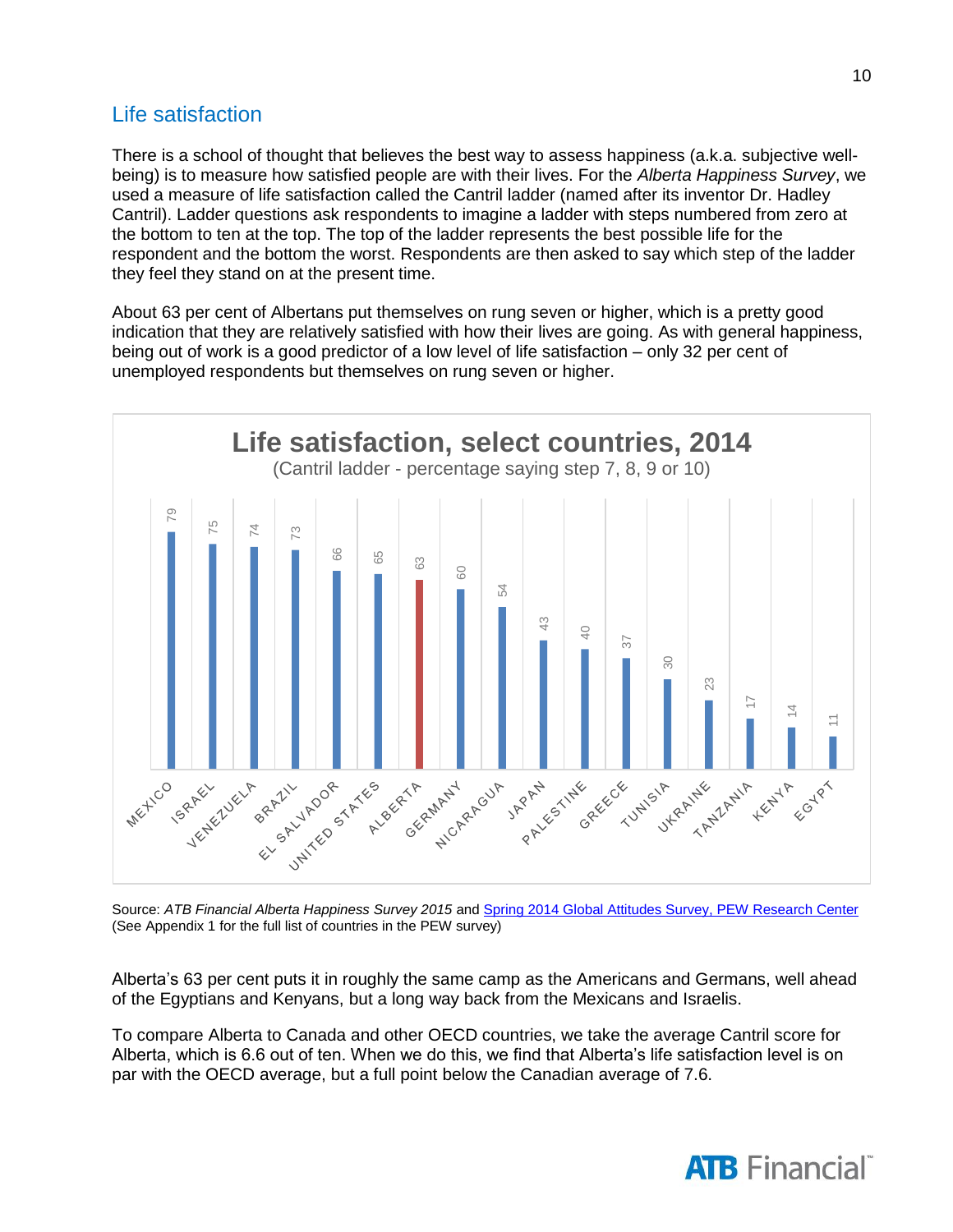

Source: ATB Financial Alberta Happiness Survey 2015 an[d OECD Better Life Index](http://www.oecdbetterlifeindex.org/)

Looking at the extremes, about ten per cent of Albertans put themselves on the top two rungs of the Cantril ladder (rungs nine and ten) while only one per cent put themselves on the bottom two (rungs zero and one). With that said, over 20 per cent of Albertans put themselves on rung four or lower – that's one in five of us who think our lives are going rather poorly. As with general happiness, there is room to do better and a need to remember that a large number of Albertans are unsatisfied with their lives.



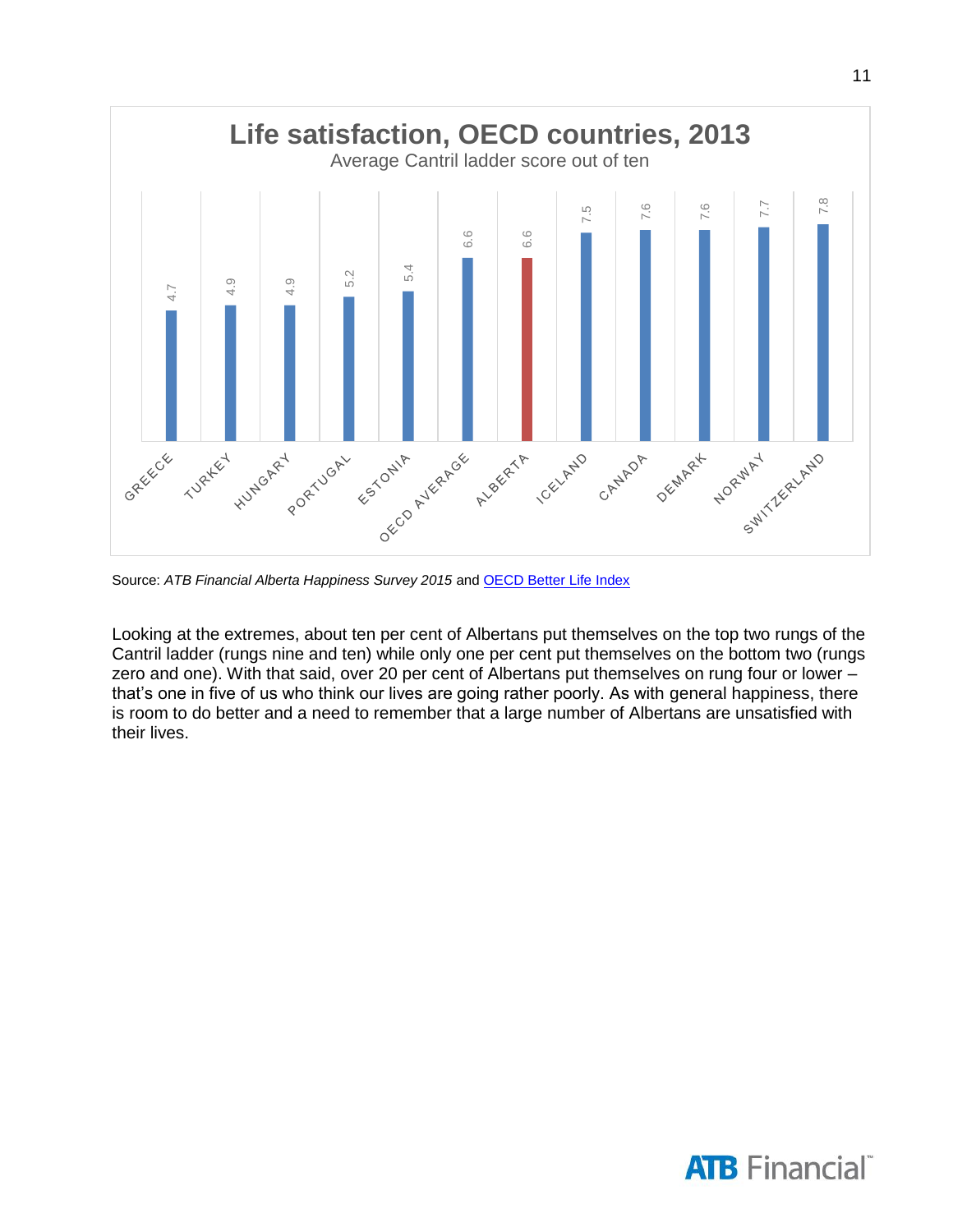### Life satisfaction in five years

As with general happiness, a person's life satisfaction level is likely to change over time. In this regard, Albertans tend toward optimism as more of us anticipate that in five years we will be higher up Cantril's ladder. The percentage of Albertans expecting to be on rung seven or higher rises to 79 per cent, taking our mean score with it from 6.6 to 7.5. Of course, only time will tell if this optimism is warranted and if actual life satisfaction levels increase.



Question: Imagine a ladder with steps numbered from zero at the bottom to ten at the top. Suppose we say that the top of the ladder represents the best possible life for you and the bottom of the ladder represents the worst possible life for you. On which step do you think you will stand about five years from now? Source: *ATB Financial Alberta Happiness Survey 2015*

### Emotional well-being

Emotional well-being is another way to measure happiness. Headlines about Latin American countries like Paraguay being the happiest in the world are based on a series of questions about how people say they felt the day before the survey. Typical questions include: Did you feel calm? Did you feel well-rested? Did you smile and laugh a lot? Did you feel respected?

[Gallup](file://atb.ab.com/home/ATBPlace/E79503/Happy%20Gilmore/gallup.com) used to do an international ranking of emotional well-being using its *[Positive Experience](http://www.gallup.com/poll/169322/people-worldwide-reporting-lot-positive-emotions.aspx)  [Index](http://www.gallup.com/poll/169322/people-worldwide-reporting-lot-positive-emotions.aspx)*. (In 2014, Gallup switched to a broader measure called the *Well-Being Index.)* It was Gallup's *Positive Experience Index* that ranked Paraguay, Panama, Guatemala, Nicaragua and Ecuador as the five happiest countries in the world in 2013. Is Alberta more or less happy than countries in Latin



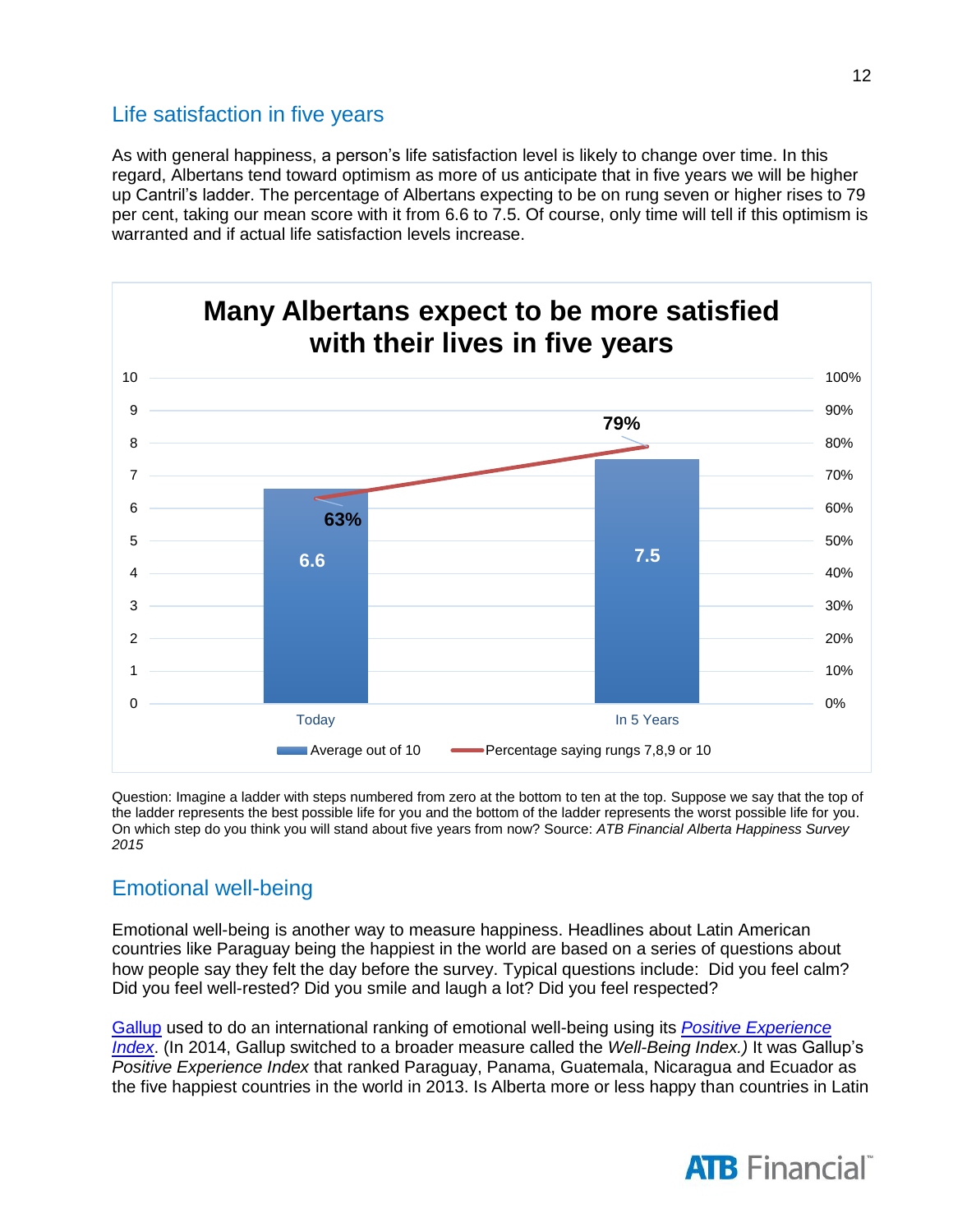America when it comes to emotional well-being? Differences in survey techniques and shifting definitions of emotional well-being mean that we can't use the *Alberta Happiness Survey* results to insert Alberta into these rankings. However, we can still gain a lot insight about the emotional health of Albertans by looking at the province in isolation. According to the *Alberta Happiness Survey,* the majority of Albertans feel a lot of positive emotions. About 61 per cent said they smiled and laughed a lot the day before the survey and 71 per cent reported feeling a six or higher out of ten when asked if they felt happy the day before the survey. In terms of negative emotions, about 38 per cent of Albertans reported feeling lots of stress and worry and 55 per cent felt quite tired.





Question: The following questions ask about how you felt yesterday on a scale from zero to ten. Zero means you did not experience the emotion at all yesterday while ten means you experienced the emotion all of the time yesterday. These charts show the percentage of respondents who said six or higher. Source: *ATB Financial Alberta Happiness Survey 2015*



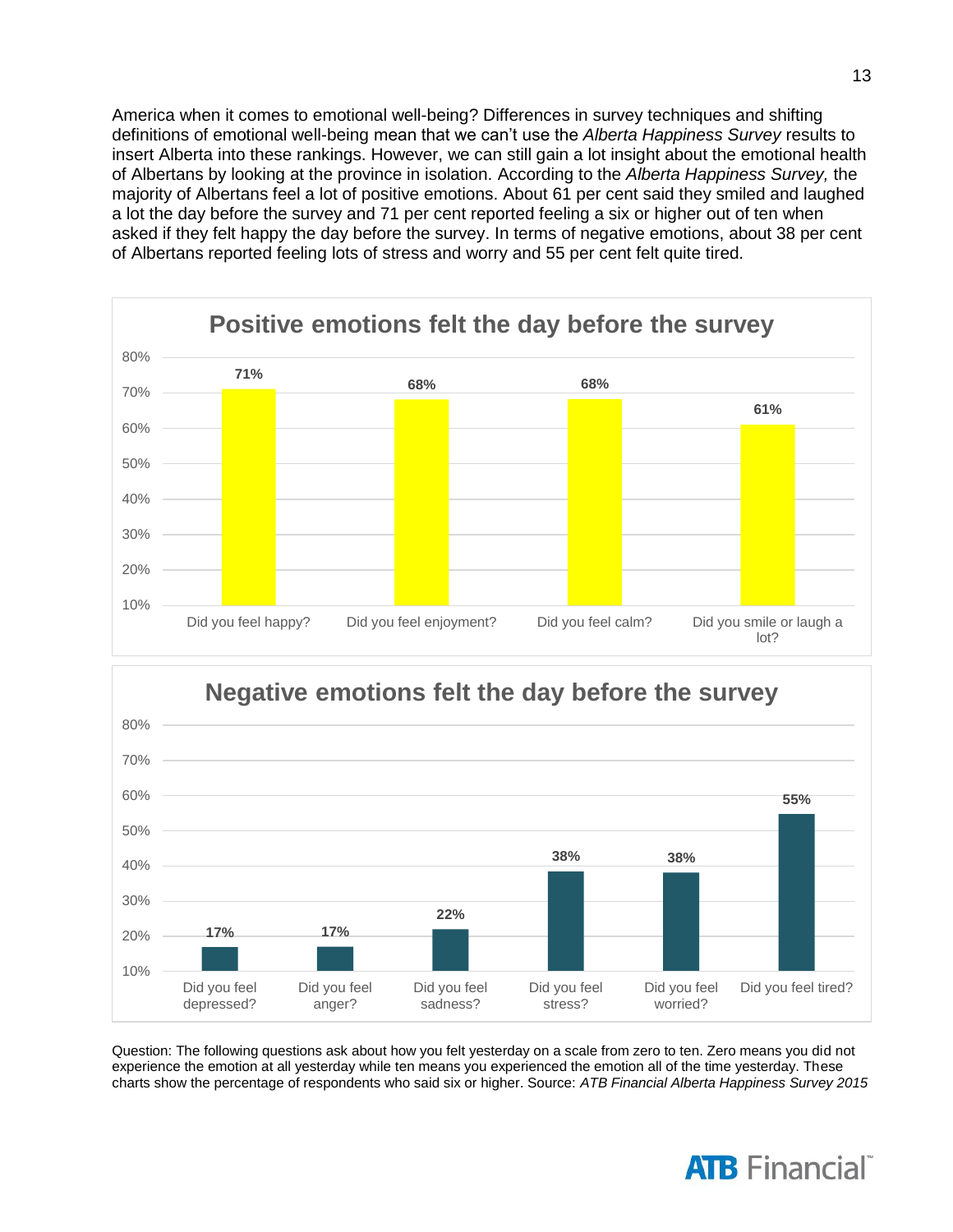### What makes Albertans happy?

For most people, "don't worry, be happy" is a lot easier to say than do. We also know that our happiness is about more than just the *absence* of worry or sadness. We need to *know what makes us happy* so we can make sure we are doing those things rather than something else.

When we asked Albertans what makes them happy, three things topped the list: feeling **healthy**, supportive **relationships** with family and friends, and **time** to do the things they enjoy. Over eight in ten Albertans rate the importance of these factors as a seven or more out of ten.



Question: On a scale of zero to ten with zero being "not important" and ten being "extremely important," please rate the importance of each of the following to your overall happiness. Source: *ATB Financial Alberta Happiness Survey 2015*

Does money buy happiness? You probably know of someone who, despite having more than enough money, is unhappy. You may also know someone who is devoting all of their time and energy to a high-paying job when it's clear they would be happier if they quit and did something else. There are also urban legends about lottery winners who get divorced or lose all their friends. And you'd probably agree that you can't put a price on a beautiful sunset or good health.

But money does make it possible to fulfil your dream of watching the sunset in Paris. Money also comes in handy when you need it to pay for the physiotherapy that makes your back pain go away. And while a loving family and a good attitude can go a long way when it comes to happiness, not having enough money to pay the rent or to fix the car you need to get to work will make even the most naturally positive person feel less happy than they otherwise would. In other words, you may

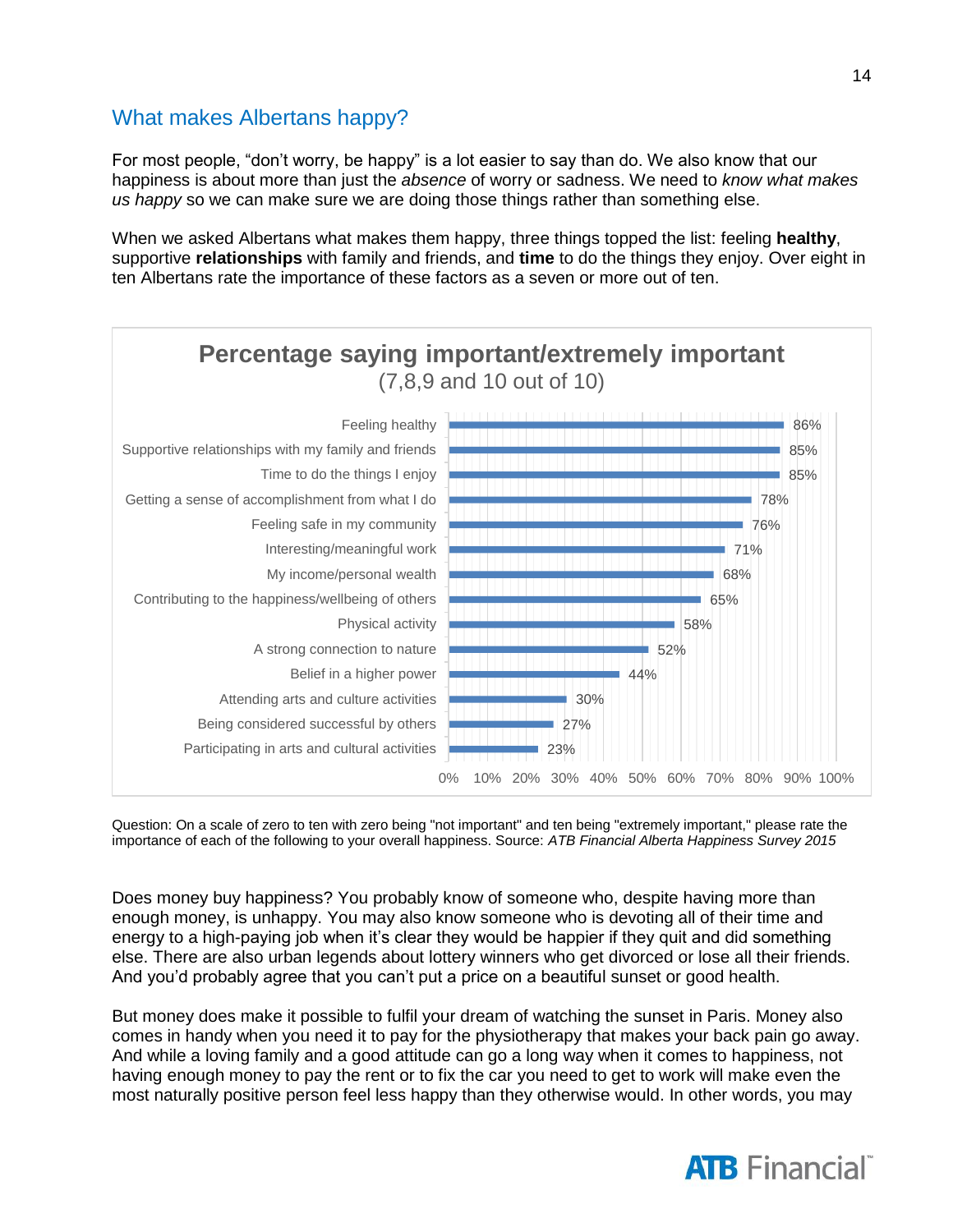not be able to pick up a bottle of happiness at the mall, but having the financial wherewithal to make ends meet, to do the things you enjoy and to help others get the things they need (e.g., an education fund for your kids or a nicer room at the old age home for your mom) is important to our happiness, life satisfaction and emotional well-being. On some level, money matters.

Hence, it's not a surprise that 68 per cent of Albertans rate the importance of their income or personal wealth to their happiness as a seven or higher out of ten. (See below for more on the relationship between money and happiness.)

It's much lower than things like family and having a strong connection to nature, but one in four Albertans feels that being considered successful by others is important enough to give it a seven or higher out of ten. At first blush, this may seem like a fair number of Albertans are overly concerned about what others think. Upon reflection, however, this may have less to do with our insecurities than it does with the desire to feel *appreciated* by others.

Respondents were free to rank each variable as highly as they wanted. They could have, for example, given each factor a ten out of ten in terms of its importance to their happiness. But not everyone did. As a result, a pecking order emerges with health at the top and arts and culture at the bottom. This doesn't mean that that no one thinks arts and culture is important to their happiness – almost one in three Albertans says attending arts and culture activities matters a great deal to their happiness. Still, it's hard to miss that a much smaller number of Albertans feel that arts and culture is critically important to their happiness compared to things like health, relationships and time.

One possible explanation for why arts and culture doesn't resonate with people to the same degree as other things is the phrase itself. To address this, we made sure to describe arts and culture broadly as "activities such as going to the movies, seeing a play, attending a concert, going to an art gallery, attending a festival and watching street performers." Nonetheless, "arts and culture" may be conjuring images of art critics pontificating over a glass of sherry rather than the full width and breadth of ways that we entertain and express ourselves.

As with all the questions in the *Alberta Happiness Survey,* it would be interesting to know how we here in Alberta compare to our neighbours in the other provinces on the importance of arts and culture, but we don't have comparable data on hand.

When we look at the extremes – i.e., those who said "ten out of ten" and those who said "zero out of ten" – the basic pattern does not change but some interesting nuances come to the fore. For example, fully 40 per cent of Albertans give "supportive relationships with family and friends" a ten out of ten in terms of its impact on their happiness, propelling it to top spot ahead of "feeling healthy." While almost no one rates things like health, relationships, time, money and helping others as completely unimportant to their happiness, 16 per cent of Albertans say that "participating in arts and culture activities such as dancing, writing, acting and playing music" rates a zero out of ten and 22 per cent say the same for "belief in a higher power." Belief in a higher power is the only factor that about the same proportion of people who give it a ten out of ten give it a zero (20 per cent compared to 22 per cent, respectively). For a good number of Albertans, belief in a higher power is either really important or not important at all.

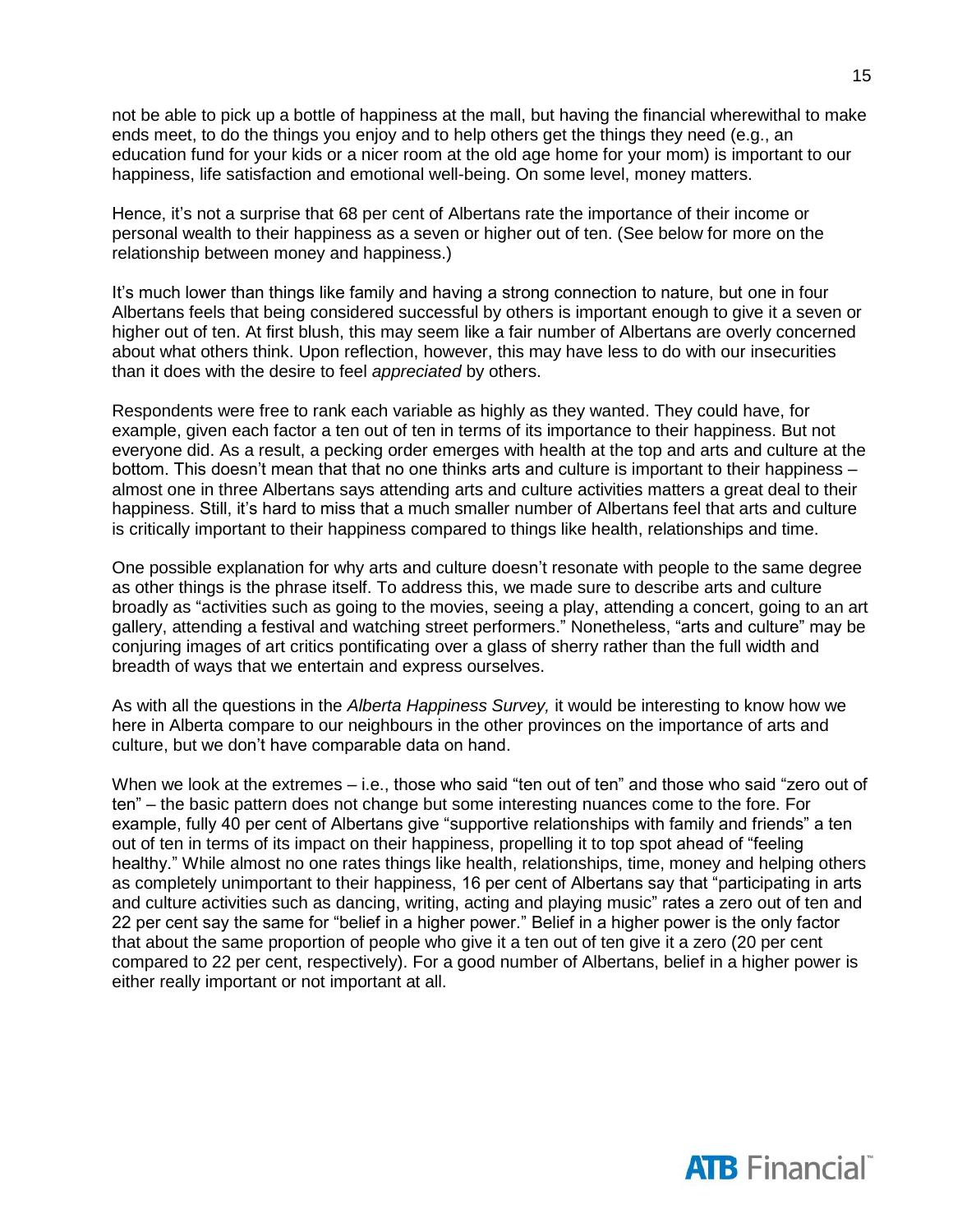



Question: On a scale of zero to ten with zero being "not important" and ten being "extremely important," please rate the importance of each of the following to your overall happiness. Source: *ATB Financial Alberta Happiness Survey 2015*



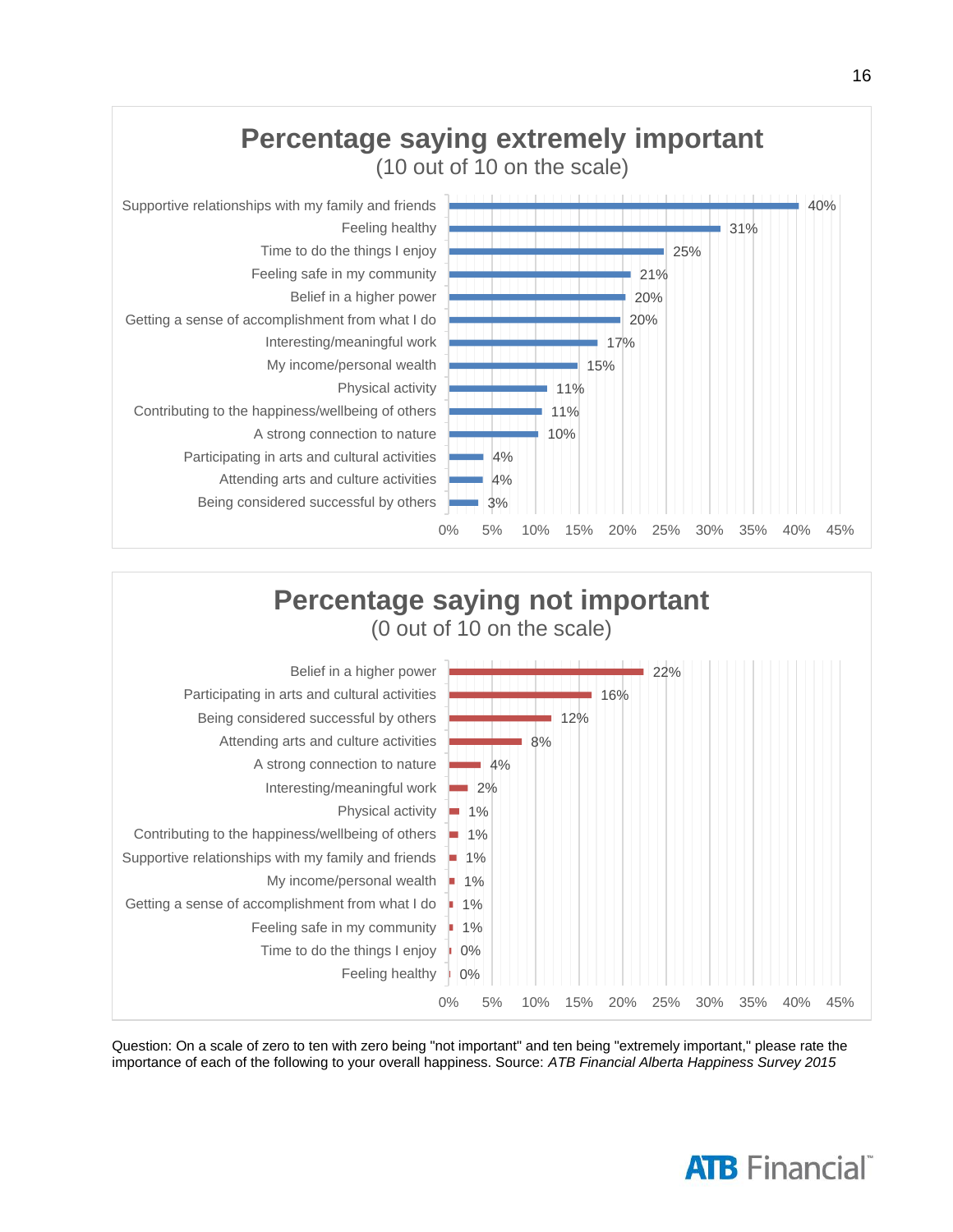### More is better

Now that we have a better sense of some of the factors Albertans see as important to their happiness, we can take a look at whether or not we feel we are getting enough of each factor.



See Appendix 2 for the full list of questions and responses. Note: The "shorter commute" and "more interesting/meaningful job" responses exclude those who do not commute and those who do not need/want a job. Source: *ATB Financial Alberta Happiness Survey 2015*

Well-intentioned Facebook posts may tell us to focus on enjoying what we have, but most of us believe that having more money – whether it's to do the things we enjoy (82 per cent), in general (77 per cent), or to help others (73 per cent) – would increase our overall happiness.

Between 60 and 76 per cent of Albertans believe that more time to do the things they enjoy, to spend with family and friends, to help others or to connect with nature would make them happier. Less stress, better health, healthier relationships and a more interesting or meaningful job are also cited by a majority of Albertans as things that would boost their happiness.

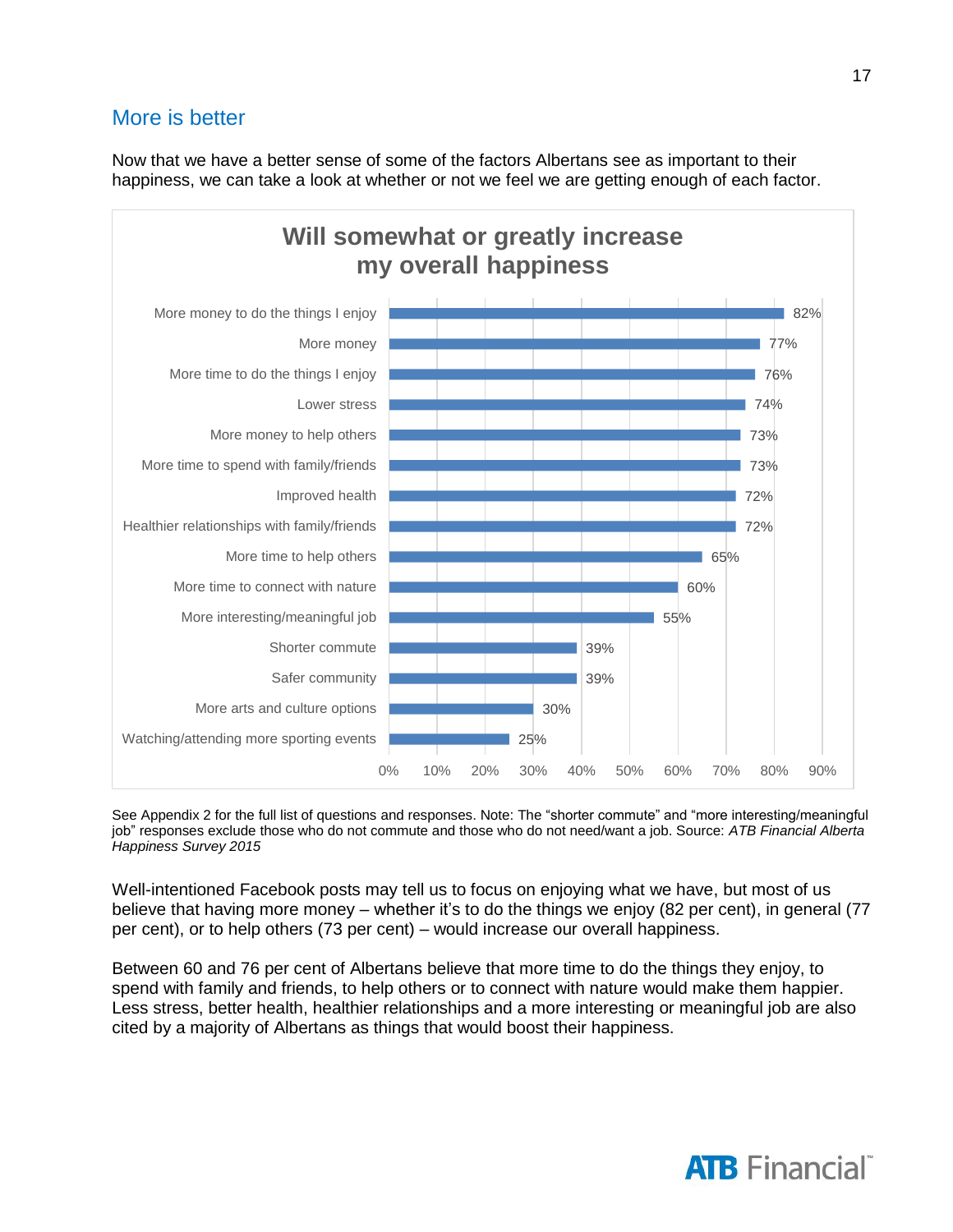Looking at this from the perspective of what Albertans feel they have enough of and what they do not feel is important to their happiness, 55 per cent feel that their communities are sufficiently safe such that an increase in public safety would not make them any happier. Only seven per cent of Albertans see community safety as irrelevant to their happiness. As seen on the previous chart, 39 per cent feel that safer communities would increase their happiness.



See Appendix 2 for the full list of questions and responses. Note: The "shorter commute" and "more interesting/meaningful job" responses exclude those who do not commute and those who do not need/want a job. Source*: ATB Financial Alberta Happiness Survey 2015*

For those who commute to work, 41 per cent feel their commute is short enough that reducing it any further would have no affect on their happiness while 20 per cent don't feel that their commute affects their happiness one way or the other. About a quarter of Albertans feel fit as a fiddle, with just four per cent saying that their health doesn't matter to their happiness. About a quarter of Albertans feel that they either have enough money to be as happy as they can be (eight per cent) or that money does not matter to their happiness (16 per cent). And while it's not like no one links watching sports to their happiness (25 per cent would be happier if they could watch more sports and 22 per cent say it matters but they are watching enough to be happy), it does stand out as the one category on the list that a majority of Albertans say doesn't affect their happiness.

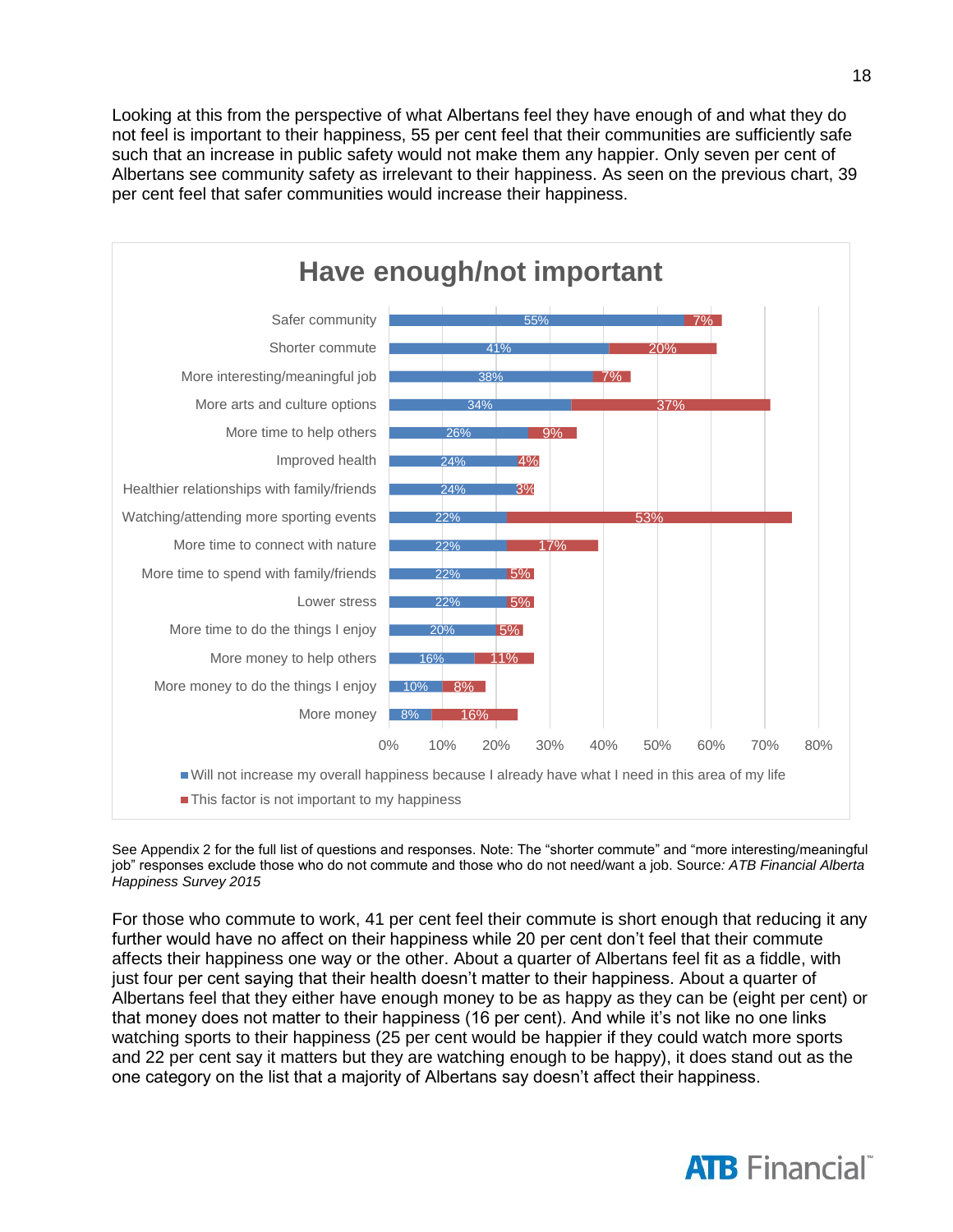### Money and happiness in Alberta

We know from our own experience and from the results of this and other surveys that not all poor people are unhappy and that not all rich people are happy. Money does not *guarantee* our happiness any more than a lack of it automatically condemns us to despair. Genetics, personal choices and the luck of the draw can all conspire to make someone happy or unhappy independent of their bank account. Does this mean that money doesn't matter to our happiness and therefore, that we shouldn't worry about helping people out of poverty or keeping Alberta's economy strong? Of course not, because we also know that a lack of money can make life hard and block access to the things that do make us happy.

Is it a case of mixed-up priorities that most Albertans see money as important to their happiness and feel that more of it would make them happier? Not at all. Other things might get in the way of happiness such as ill health or a bad attitude, but a job that pays well, money to live on in retirement and a healthy economy make room for happiness to flourish. Money is important because of what it makes possible.

Given all this, are Albertans with more money more likely to be happier than those with less? Yes they are. Two-thirds (68 per cent) of Albertans with household incomes below \$30,000 report being happy. As you move up the household income ladder, the proportion of people who say they are happy increases, peaking at 88 per cent among those with household incomes over \$150,000. Some extra income may not magically make everyone at the bottom end happy, but it might help a great deal.



Question: Taken all together, how would you say things are these days? Would you say that you are very happy, pretty happy or not too happy? *Source: ATB Financial Alberta Happiness Survey 2015*

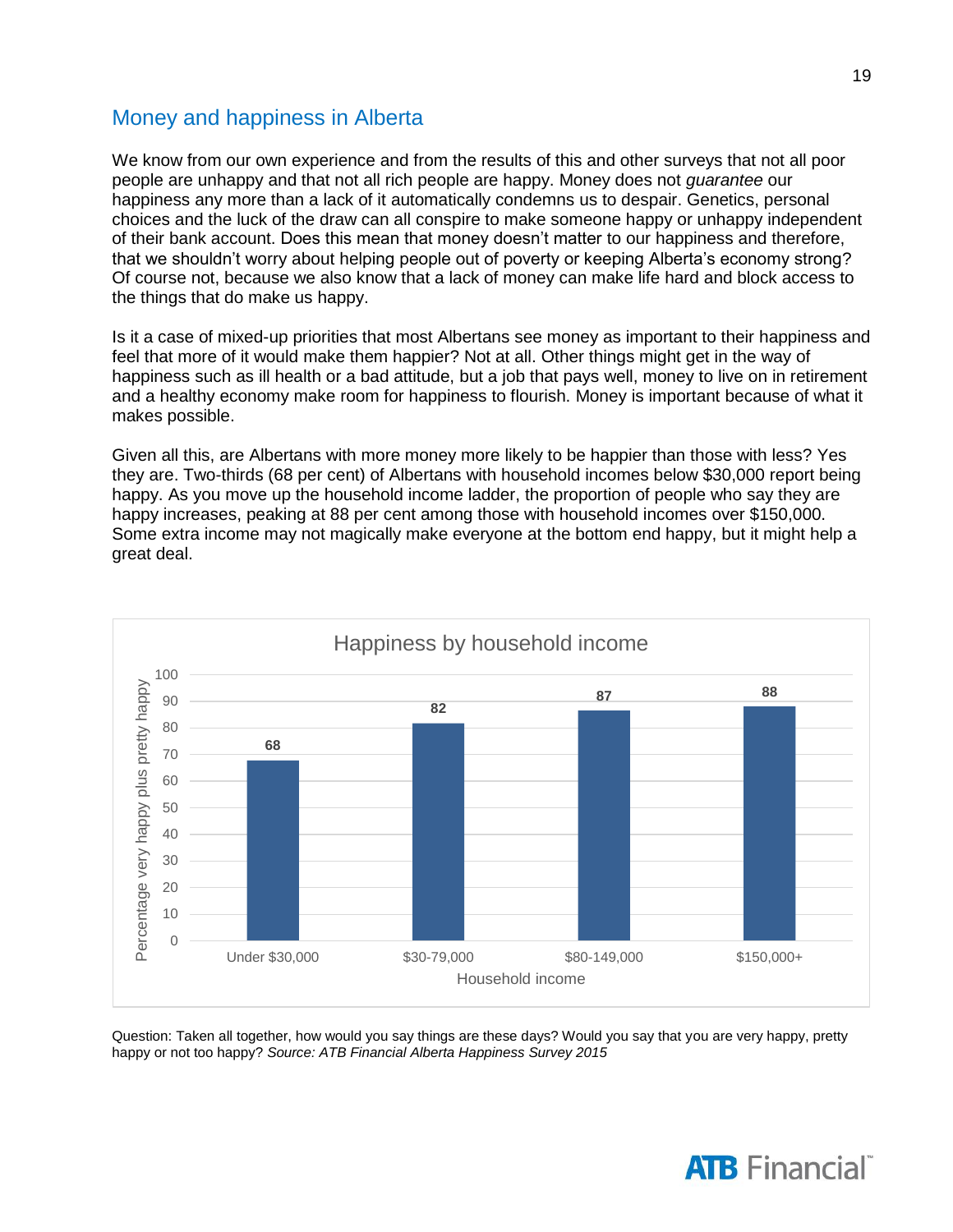

Question: Imagine a ladder with steps numbered from zero at the bottom to ten at the top. Suppose we say that the top of the ladder represents the best possible life for you and the bottom of the ladder represents the worst possible life for you. On which step of the ladder do you feel you personally stand at the present time? Source: *ATB Financial Alberta Happiness Survey 2015*

The correlation between money and happiness is particularly strong when we think of happiness in terms of *life satisfaction.* Only 41 per cent of Albertans with household incomes below \$30,000 put themselves at rung seven or higher on Cantril's ladder compared to 78 per cent of those with incomes over \$150,000. This is a startling difference. We know that self-reported happiness and life satisfaction are sensitive to how people feel they are doing [relative](https://openknowledge.worldbank.org/bitstream/handle/10986/15825/WPS6606.pdf) to their neighbours and peers, so it makes sense that those at the upper end of the income scale tend to rate their satisfaction with their lives higher than those at the bottom end. With that said, a lack of satisfaction with how one's life is going is a warning sign that should be heeded. Given that just nine per cent Albertans with household incomes over \$30,000 rate their life as a four or lower out of ten, but 25 per cent of those with household income below \$30,000 do the same, we have some work to do as a society to see how we can improve this.

When we look at income and emotional well-being, the relationship is much less clear. For all but one of the emotional well-being indicators included in the *Alberta Happiness Survey*, household income is not a particularly good predictor of how Albertans are feeling. The exception is the question "Did you fee happy yesterday?" As with the other happiness questions, people in higher income households are somewhat more likely to say they are happy. The proportion of Albertans reporting happiness rises from 61 per cent of people with household incomes below \$30,000 reporting lots of happiness the day before the survey to 81 per cent for people with household incomes over \$150,000. At the same time, those in the \$150,000+ households are somewhat more likely to report enjoyment, calmness and smiling, and laughing a lot than households with lower incomes.

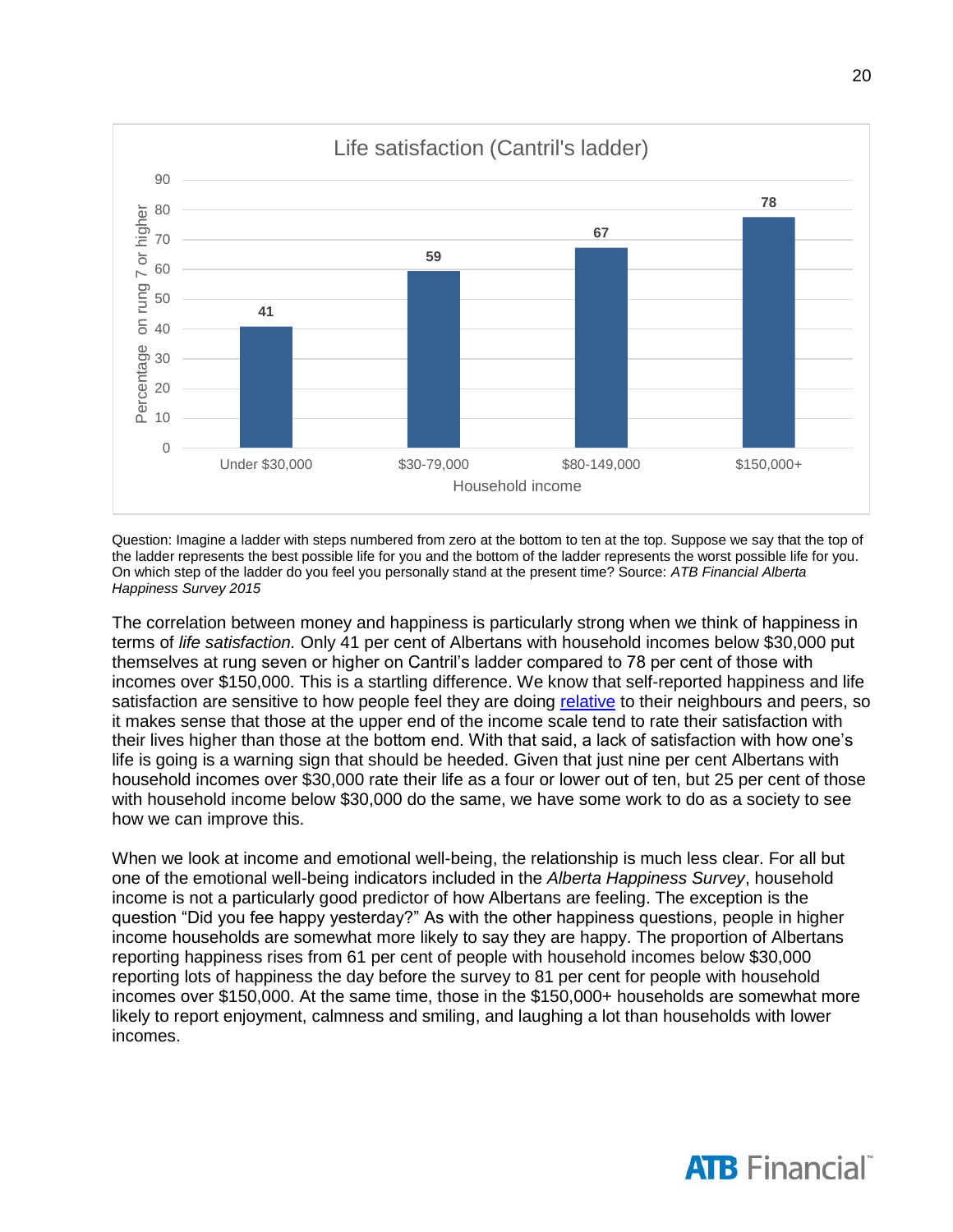### "Extra" money and happiness

To get a better sense of what makes Albertans happy, we asked what they would do if they were given a thousand dollars to spend. The only catch was that they could not put the money into savings or pay down their debt.

The most popular option is to use the money to help pay for a trip (43 per cent). If we combine gifts given to family and friends with charitable donations, almost a quarter (23 per cent) of Albertans say giving away the \$1,000 would make them happy. Dinner out, new clothes, camping gear, art supplies and hockey tickets captured the imagination of 23 per cent of Albertans.

The "other" category includes everything from getting a tattoo and buying a new computer to paying for necessities and, even though the question excluded this as an option, saving the money.



Question: Imagine you are given \$1,000 to put toward the purchase of something that makes you happy. The money will disappear in 24 hours, you can't save it and you can't use it to pay off debt. Please select one response only. Would you use the money to pay/help pay for...Source: *ATB Financial Alberta Happiness Survey 2015*

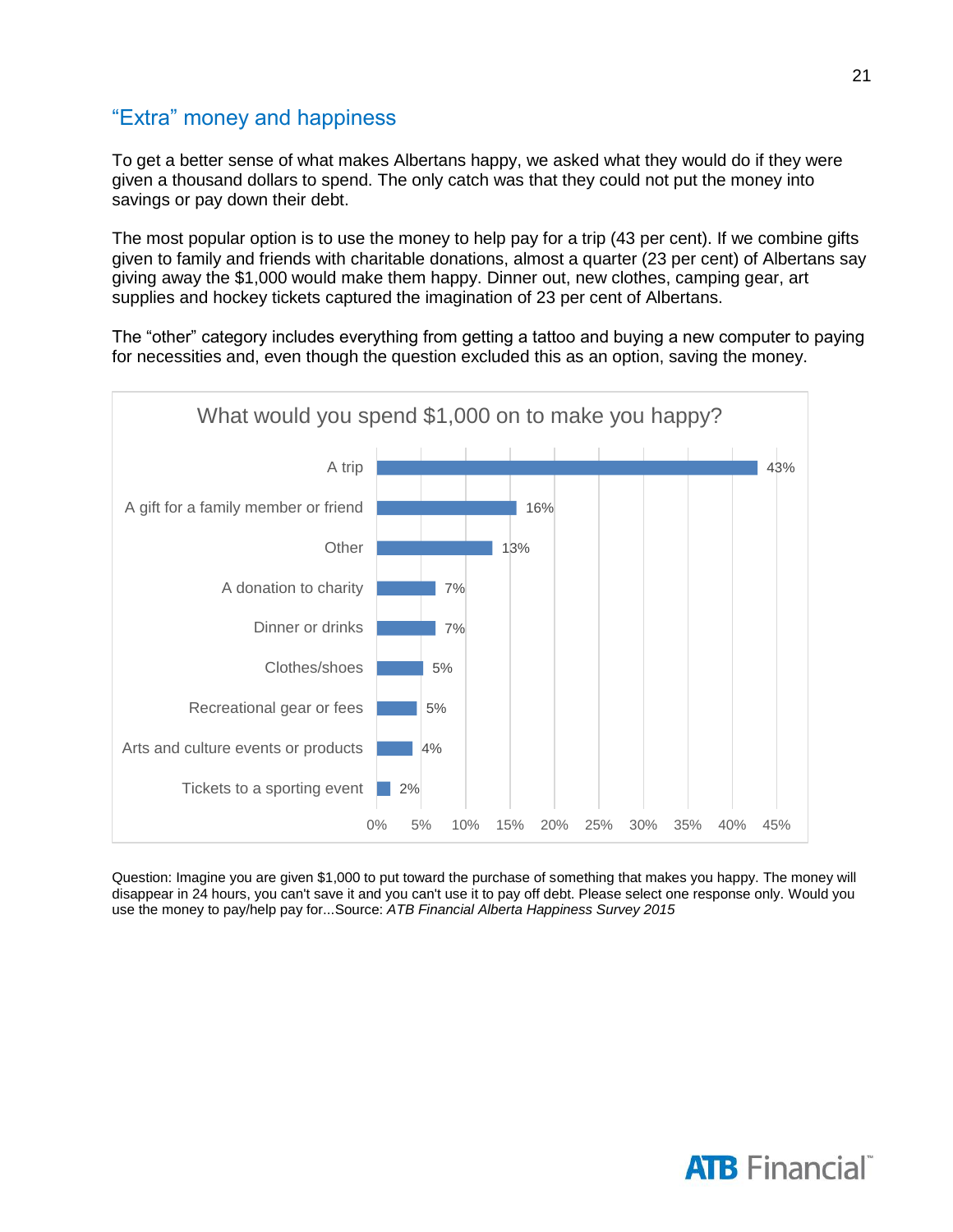### The Alberta advantage

Most Albertans (79 per cent) feel that our province is a great place in which to find happiness. This is an encouraging finding and one of which Albertans should be proud. However, while you can't please everybody, it should still raise an eyebrow that nine per cent of Albertans disagree with this and 12 per cent are on the fence. The word "great" in the question upped the stakes, but for at least some people, something is not working for them when it comes to our province. Admittedly, our weather is not like Hawaii's and if you love the ocean the mountains and the prairie are not always a sufficient substitute. Still, it would be nice to see that 79 per cent rise into the 80s or even the 90s.



Question: To what extent do you agree with the following statement? Alberta is a great part of the world in which to find happiness, zero=strongly disagree, ten=strongly agree. Respondents who said "five" out of "ten" are considered to be "on the fence." Source: *ATB Financial Alberta Happiness Survey 2015*

The percentage of Albertans who think the province is a great place in which to find happiness rises with household income (71 per cent of respondents with household income below \$30,000 agree, 81 per cent with income between \$30,000 and \$150,000 agree and 86% with income over \$150,000 agree).

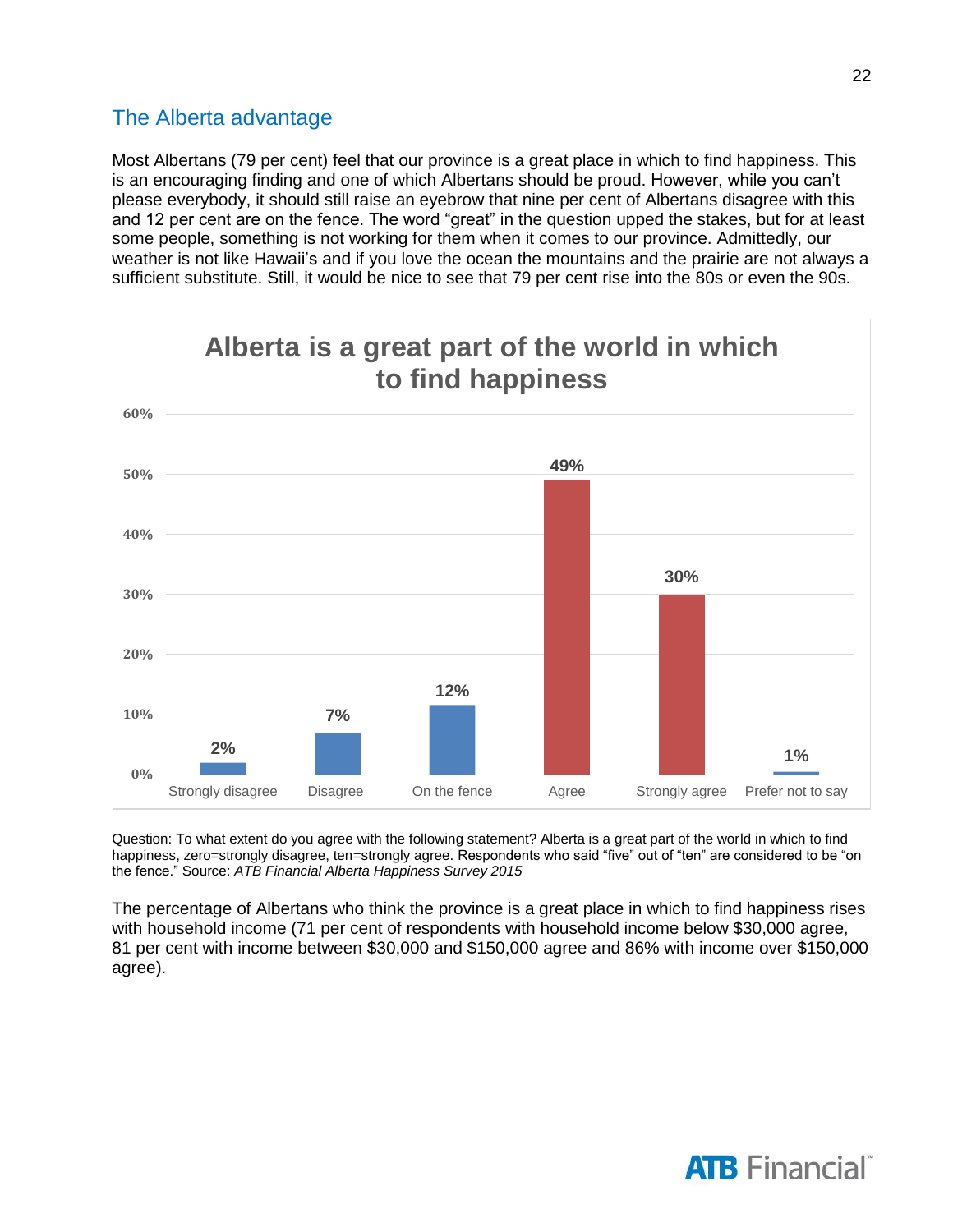

Question: To what extent do you agree with the following statement? I would like to live in Alberta for the rest of my life, zero=strongly disagree, ten=strongly agree. Respondents who said "five" out of "ten" are considered to be "on the fence." Source: *ATB Financial Alberta Happiness Survey 2015*

This finding is a powerful statement regarding the fantastic quality of life available in Alberta: over two-thirds of us (68 per cent) say we would like to live here for the rest of our lives. Given the magnetic pull of warmer places and exotic locales, the desire to return home and other reasons someone might want to leave Alberta (even if they like it here just fine), this is a high number. Not everybody agreed strongly, but even a six or seven out of ten level of agreement on this is a pat on Alberta's back.

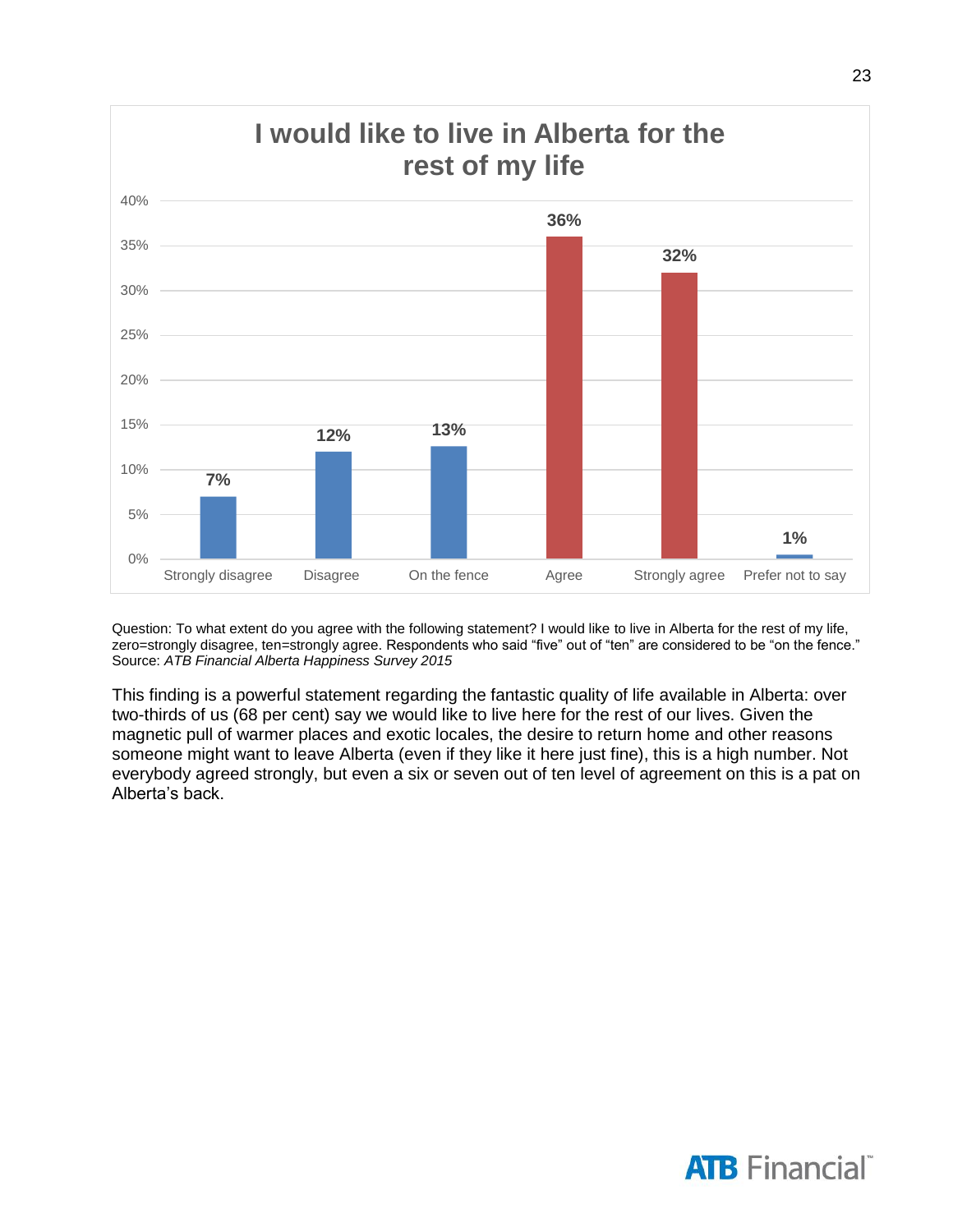

Question: To what extent do you agree with the following statement? Too many Albertans are focused on making money rather than more important things, zero=strongly disagree, ten=strongly agree Respondents who said "five" out of "ten" are considered to be "on the fence." Source: *ATB Financial Alberta Happiness Survey 2015*

A less flattering finding is that almost two-thirds of us (64 per cent) think that too many Albertans are focused on making money at the expense of more important things. Obviously, this is a perception and not necessarily a reflection of reality. The people who we *think* are focused on money may not be and Alberta may be no different than other places when it comes to this issue. In hindsight, the question is also a bit fuzzy; how are respondents defining "too many?" Are they thinking here of a specific group such as oil barons or "kids these days?" Or are they seeing the worship of mammon as something more widespread?

Despite these limitations, the results reveal a widespread feeling among Albertans that something is amiss in the province in that "too many" of us are focused on money instead of things like family, community and the environment.

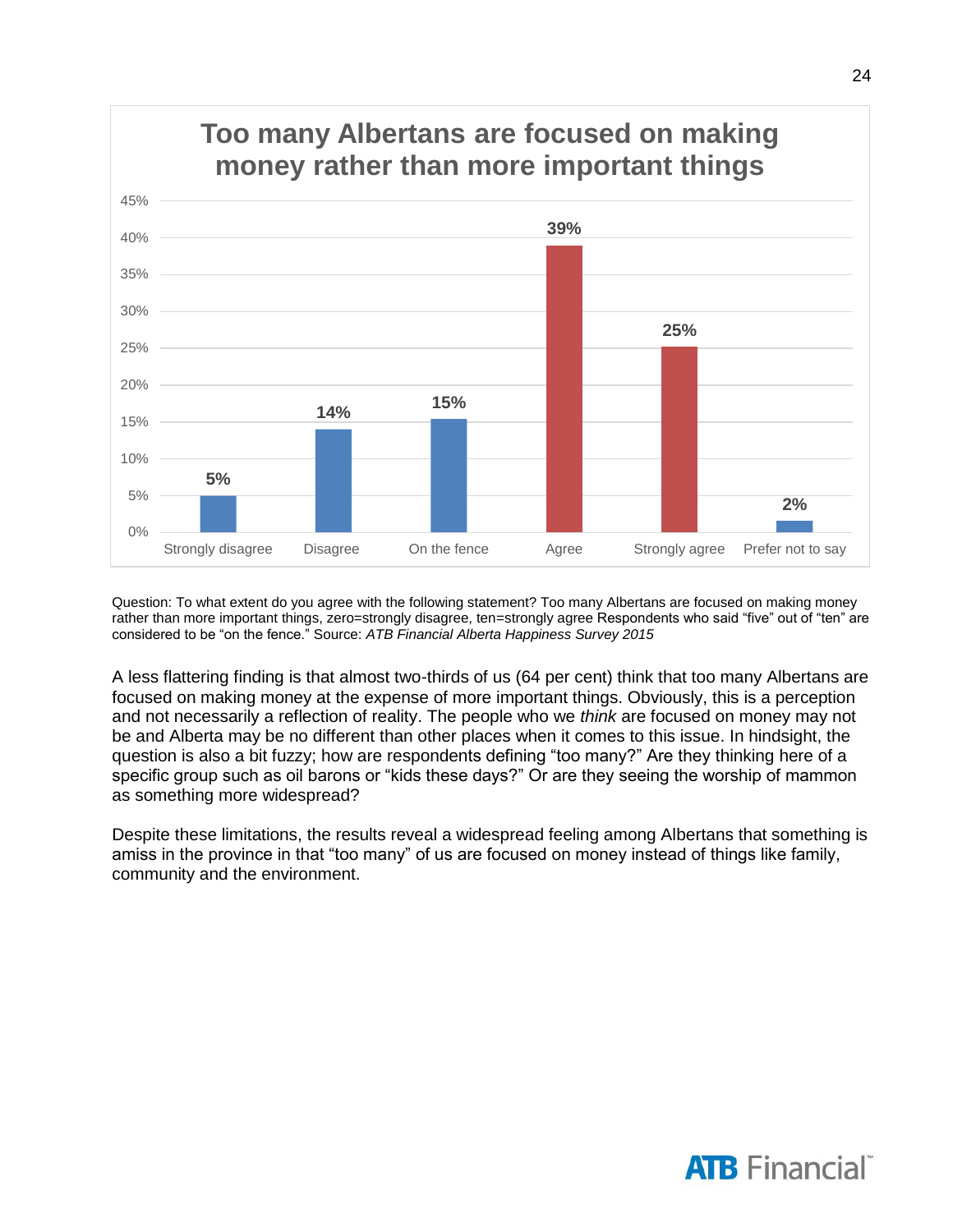### Other factors affecting happiness

### **Calgary versus Edmonton**

Despite the rivalry between Alberta's two largest cities, there is not much difference between them in terms of their levels of general happiness, life satisfaction or emotional well-being. The same is true for the things Calgarians and Edmontonians say are important to their happiness and the things they say having more of would make them happier. Unfortunately, the sample size is not large enough to confidently compare smaller cities, towns and rural areas.

|                                               | Calgary | Edmonton |
|-----------------------------------------------|---------|----------|
| Very happy                                    | 17%     | 10%      |
| <b>Pretty happy</b>                           | 63%     | 70%      |
| Not too happy                                 | 17%     | 18%      |
| Very happy plus pretty happy                  | 80%     | 80%      |
| Life satisfaction (Cantril ladder rungs 7-8)  | 52%     | 54%      |
| Life satisfaction (Cantril ladder rungs 9-10) | 11%     | 6%       |
| Life satisfaction (Cantril ladder rungs 7-10) | 64%     | 61%      |

Questions: Taken all together, how would you say things are these days? Would you say that you are very happy, pretty happy or not too happy? Imagine a ladder with steps numbered from zero at the bottom to ten at the top. Suppose we say the top of the ladder represents the best possible life for you and the bottom of the ladder represents the worst possible life for you. On which step of the ladder do you feel you personally stand at the present time? Source: *ATB Financial Alberta Happiness Survey 2015*

#### **Women versus men**

A slightly larger proportion of women in Alberta report being happy than do men (83 per cent compared to 79 per cent, respectively) and the same is true for life satisfaction (65 per cent of women report a life satisfaction level of seven or higher out of ten compared to 60 per cent of men). In the grand scheme of things, these are marginal differences. When it comes to measures of emotional well-being, the survey results show that women and men feel about the same, with women a little more likely to report feeling both positive and negative emotions.

Women are also a little more likely to say that supportive relationships with friends and family, connecting with nature, belief in a higher power, safe communities and helping others are important to their happiness. For example, 90 per cent of women say that supportive relationships with family and friends are important to their happiness compared to 81 per cent of men; 57 per cent of women feel that connecting with nature is important to their happiness compared to 46 per cent of men; 49 per cent of women say that belief in a higher power is important compared to 39 per cent of men;

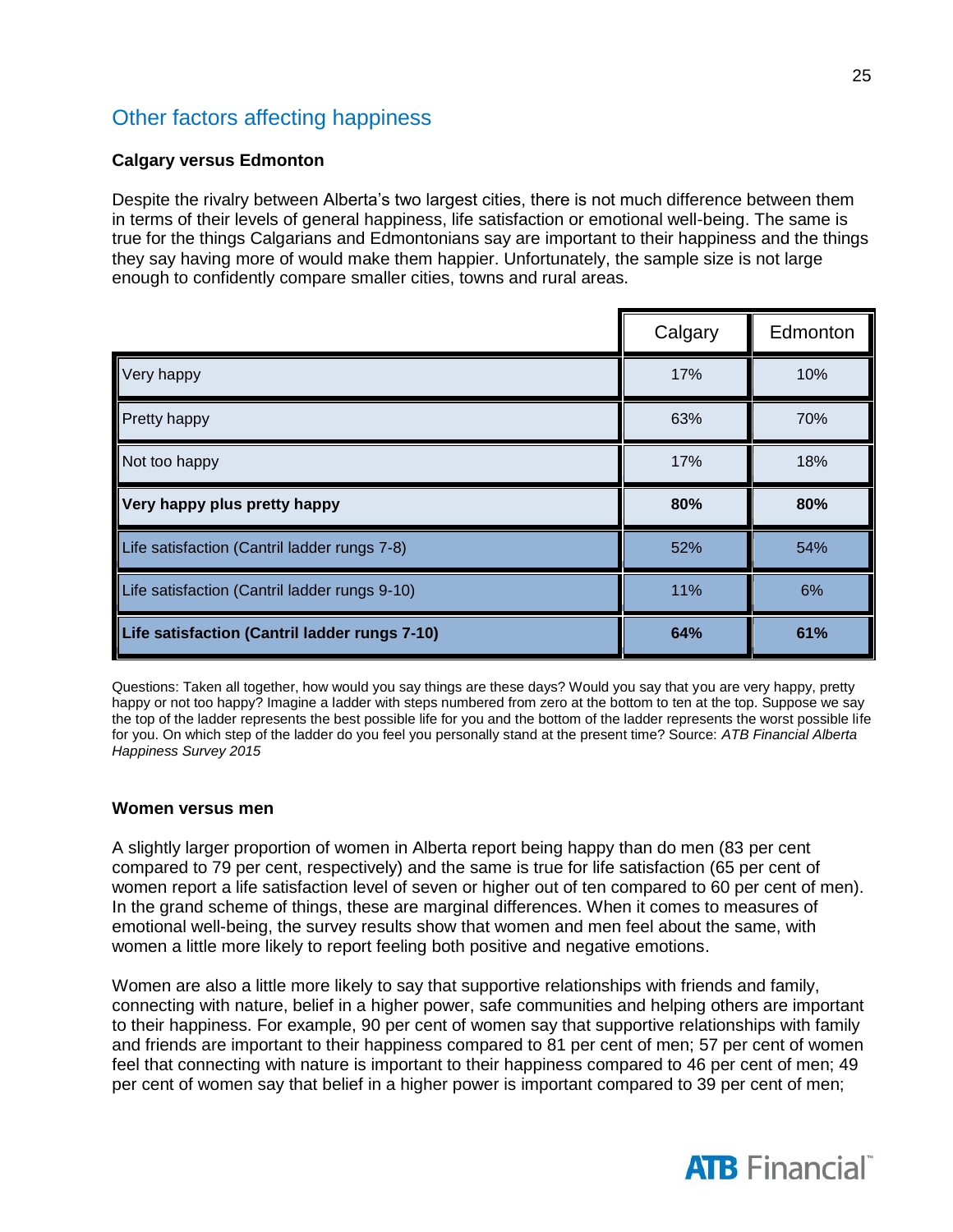and 81 per cent of women feel that safe communities are key to their happiness compared to 71 per cent of men.

The differences are smaller between the genders when it comes to what people say would increase their happiness if they had more of it. The only factor that really stands out is watching sports with 16 per cent of women saying they would like more of this compared to 34 per cent of men. The next largest gap is a seven point difference between the proportion of men (30 per cent) who would be happier if they had a shorter commute compared to women (23 per cent).

#### **Young versus old**

Your age does not seem to make a whole lot of difference in how happy you are except at the extremes. At least three-quarters of each age group reports being happy, but there is a gap of 12 percentage points between those 18 to 24 years of age and those 65 and over (76 per cent compared to 88 per cent).

The difference in life satisfaction levels is starker. Only 48 per cent of 18 to 24-year olds say they are at rung seven or higher on Cantril's life satisfaction ladder compared to 76 per cent of seniors. This is probably a good thing: you should be a little "hungry" when you are young in terms of how satisfied you are with your life whereas it's a good sign that most seniors can look at their lives and say "I feel pretty good about where I am at." When we ask on which rung of the ladder people think they will be on in five years, the percentage for the 18 to 24-year old group jumps to 83 per cent. Indeed, every age group feels confident that they will be feeling more satisfied with their lives in five years except those over 65. Given the importance of feeling healthy to one's happiness, it's not surprising that seniors are somewhat pessimistic about how they will be doing five years down the road.



Question: Taken all together, how would you say things are these days? Would you say that you are very happy, pretty happy or not too happy? Source: *ATB Financial Alberta Happiness Survey 2015*



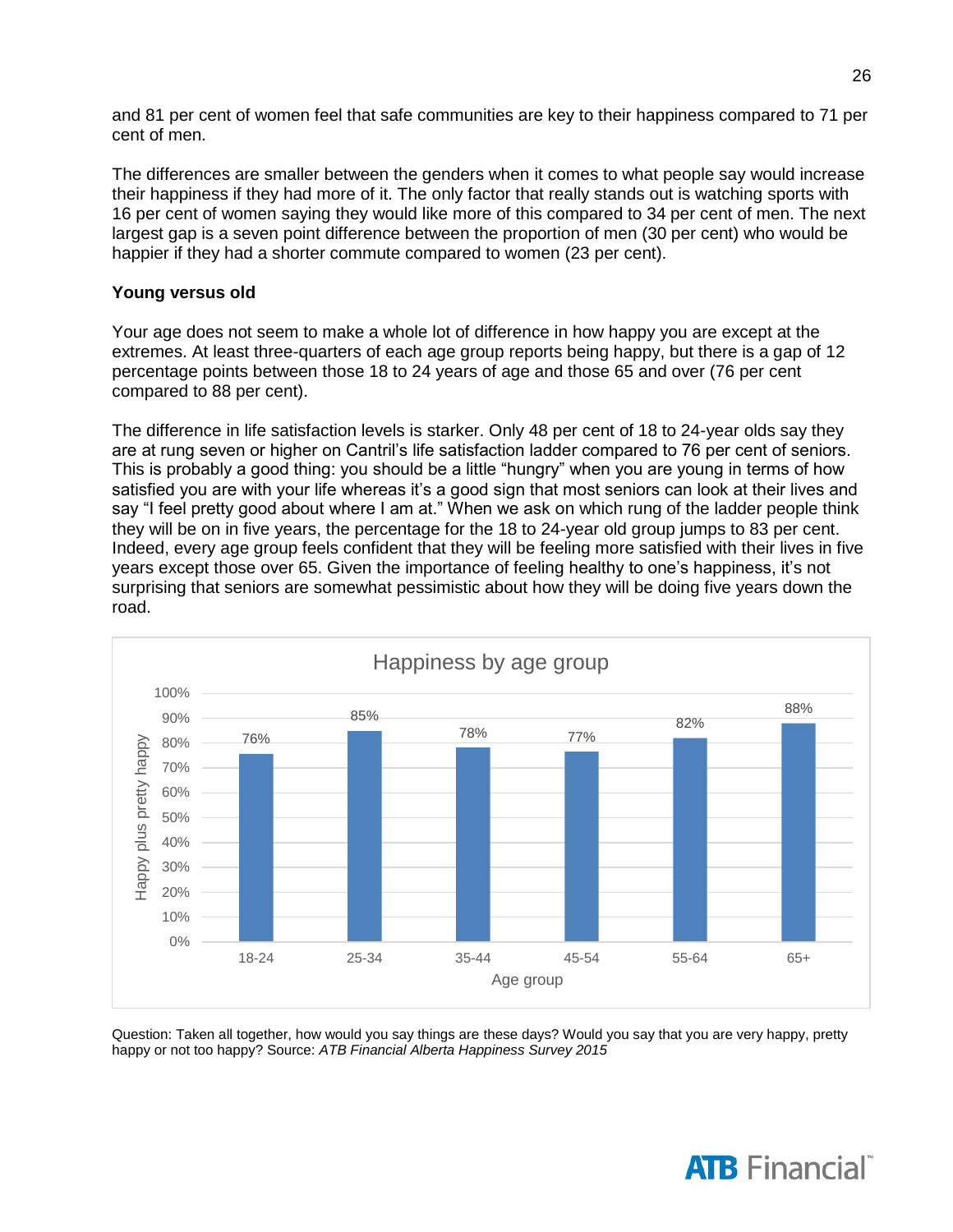

Question: Imagine a ladder with steps numbered from zero at the bottom to ten at the top. Suppose we say the top of the ladder represents the best possible life for you and the bottom of the ladder represents the worst possible life for you. On which step of the ladder do you feel you personally stand at the present time? Imagining the same ladder from the previous question, on which step do you think you will stand about five years from now? Source: *ATB Financial Alberta Happiness Survey 2015*

### Concluding thoughts

In Alberta, we face many misperceptions including that we're a place to make money and leave as fast as you can. This is one reason why the results of the ATB Financial *Alberta Happiness Survey* were so pleasing because they make it clear that Alberta is a happy place full of happy people. While not a surprise to those of us who call Alberta home, the results show that the province has a whole lot more going for it than its strong economy (though this is nothing to snuff at). People may come for the jobs, but they stay for the quality of life.

With that said, and taking into account that a) not everyone is going to be happy all of the time and b) the survey was conducted during an economic downturn, when some people are hurting, Alberta could be even happier. When we compare ourselves to other places, we are far from the bottom of the list, but we are also well behind the front-runners. This suggests that there is room for improvement. It would be great, for example, to do this survey in five years and see an increase in the proportion of Albertans who say they are happy.

Keeping Alberta a happy place, and making it even happier, matter because happiness is intimately linked to quality of life, strong communities, a healthy democracy, the ability to attract and retain skilled labour, lower health care costs – the list is long. From depression and stress to general grumpiness and feeling dissatisfied with how you are doing compared to your neighbours, a lack of happiness is a large red flag.

There is no magic formula for increasing the happiness of Albertans, but the survey does point to some things that would almost certainly make a difference. Finding more time to spend with family



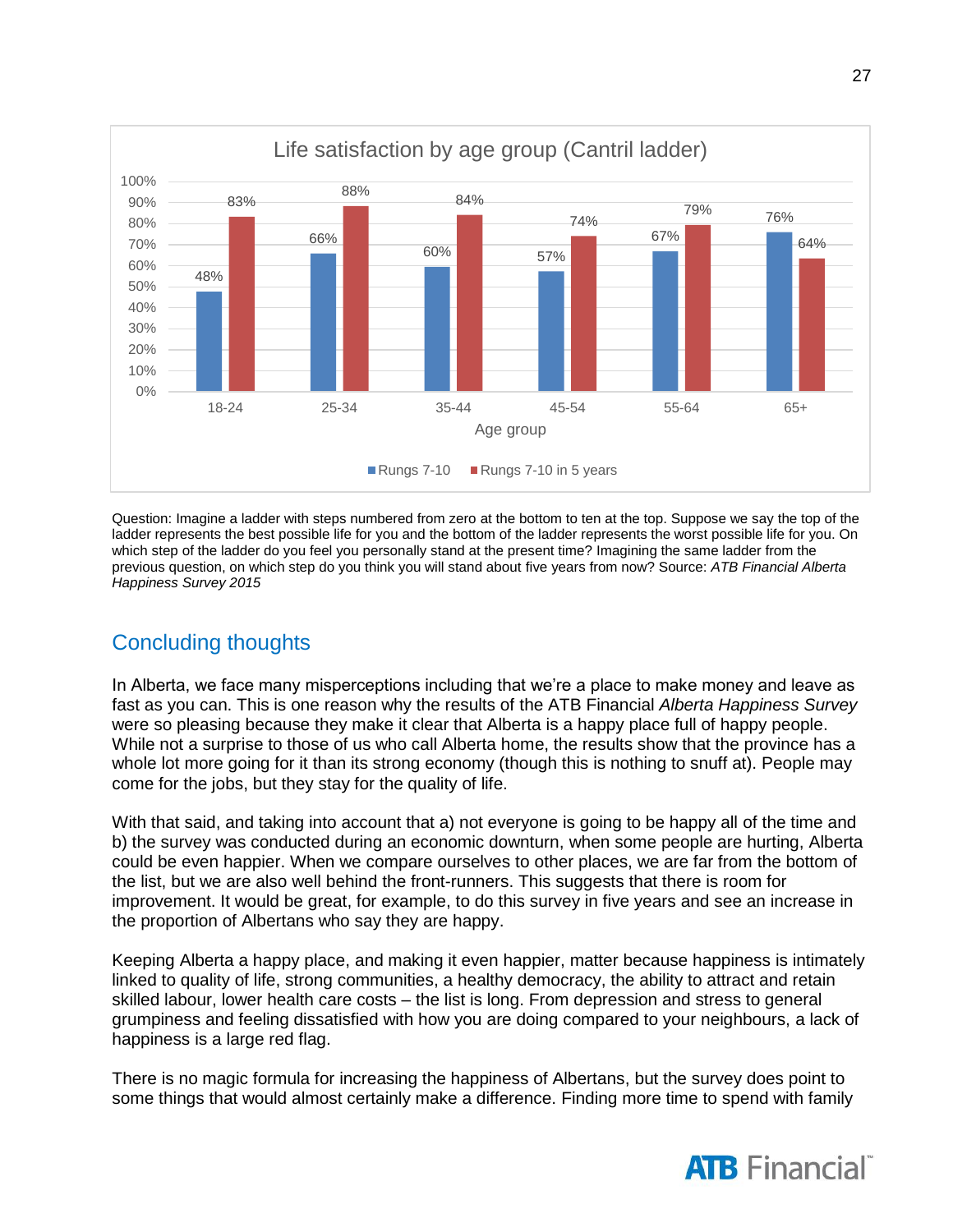and friends and nurturing healthy relationships with others may seem obvious, but they are still worth reminding ourselves about. On this front, we know that [the first six years](http://www.2000days.ca/) of a child's life are critical to their long-term well-being, social competence, communication skills and emotional maturity, and to their language, thinking and communication skills – the very things needed to form good relationships. Hence, the more we can do to support children in the early years of their development, the more likely it will be that Albertans will reach their full potential and have the tools they need to find happiness.

The importance Albertans place on the link between their health and their happiness reinforces the value of preventive health care and of a physical environment that is both healthy and welcoming to recreational activity.

And while it's clear from this survey that Albertans do not think the person who dies with the most toys wins, maintaining Alberta's economic prosperity is critical. This does not mean that we need more and more money to be happy, but it does mean that having the money to do the things you enjoy, to help others and support good causes, to be able to go to sleep at night without worrying about how you are going to put your kids through school and all the other things money makes possible can make a huge difference. In addition, the survey results show that Albertans value interesting jobs and that unemployment is linked to lower levels of happiness. This is why a robust economy – or more accurately, the doors it opens – is important to the happiness of Albertans.

It's doing things like working long hours just to make more money at the expense of spending time with your family and friends, buying more "stuff" in lieu of addressing emotional problems or feeling jealous because your neighbour has a bigger house that cause the pursuit of money and the pursuit of happiness to work counter to one another.

It's also important to note that, like the idea of happiness itself, the survey results are an imprecise instrument. The questions we chose to ask and how we asked them, when the survey was conducted, how many people we interviewed, the assumptions respondents brought with them and many other factors mean that the results presented in this report should be seen as rough drafts rather than final statements on happiness in Alberta. We should be especially careful about making too much of small differences in the percentages of people reporting different answers. We can, however, be relatively confident that the large gaps and general trends reflect the situation on the ground in our province.

In closing, the survey reminds us that, notwithstanding the ill effects of mental illness, grief, physical pain, addiction, abuse and poverty (i.e., it's not always as easy as "don't worry be happy"), happiness is in many ways a state of mind over which we can exercise a fair degree of personal control. We can smile when we meet people on the street, spend time with people who are lonely, support one another and in a multitude of other ways *proactively* make happiness happen. Hopefully, by shining a light on happiness in Alberta, this survey and the many other efforts to understand and measure happiness going on around the world (see, for example, University of British Columbia professor John Helliwell's [World Happiness Report\),](http://worldhappiness.report/) will help us get our heads around the topic and think about how we can spread even more happiness around this great province. As the Dalai Lama has said, "Happiness is not something ready made. It comes from our own actions."

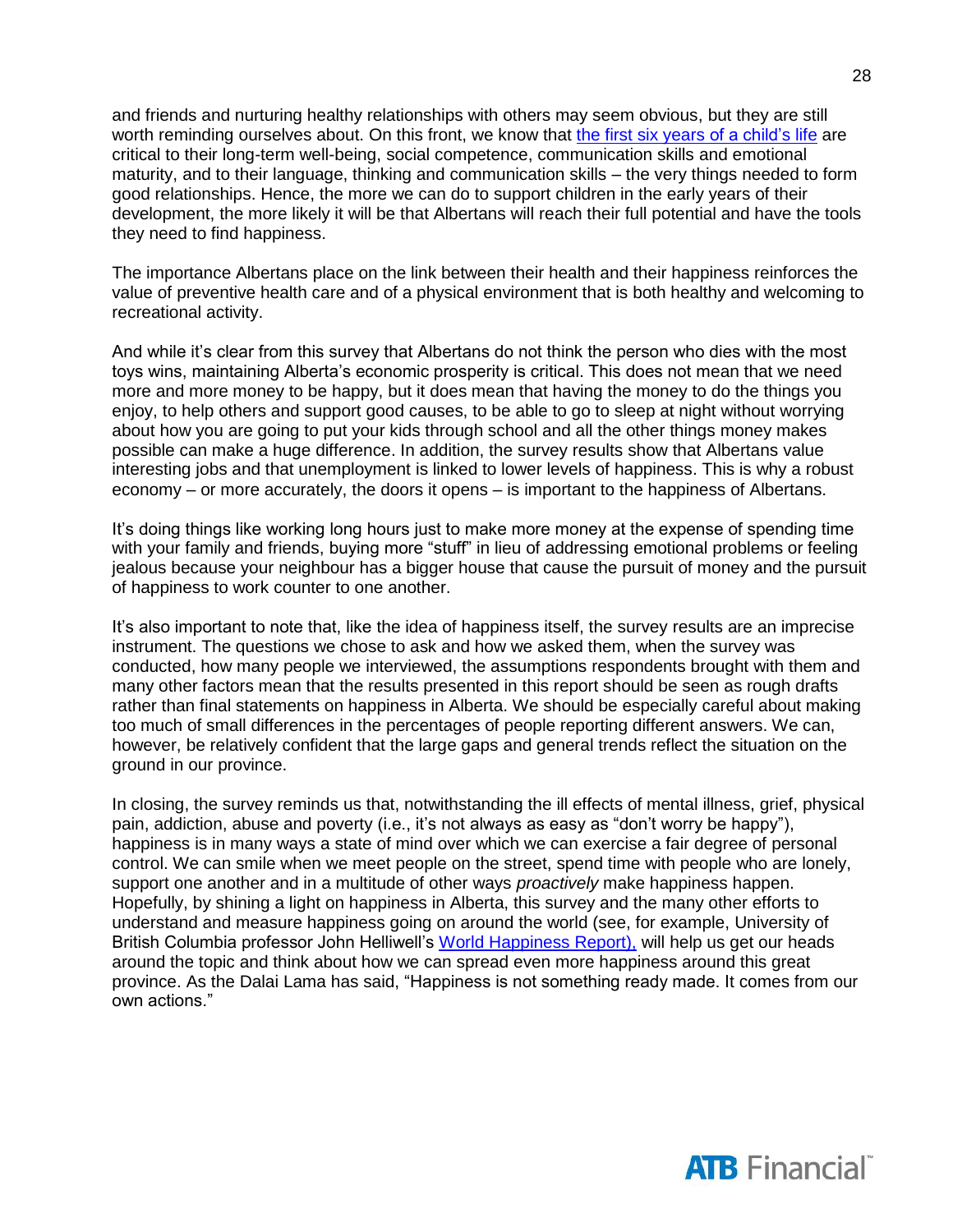### Appendix 1: Life satisfaction, full list of countries



[Spring 2014 Global Attitudes Survey, PEW Research Center](http://www.pewglobal.org/files/2014/10/Pew-Research-Center-Life-Satisfaction-Report-FINAL-October-30-2014.pdf)

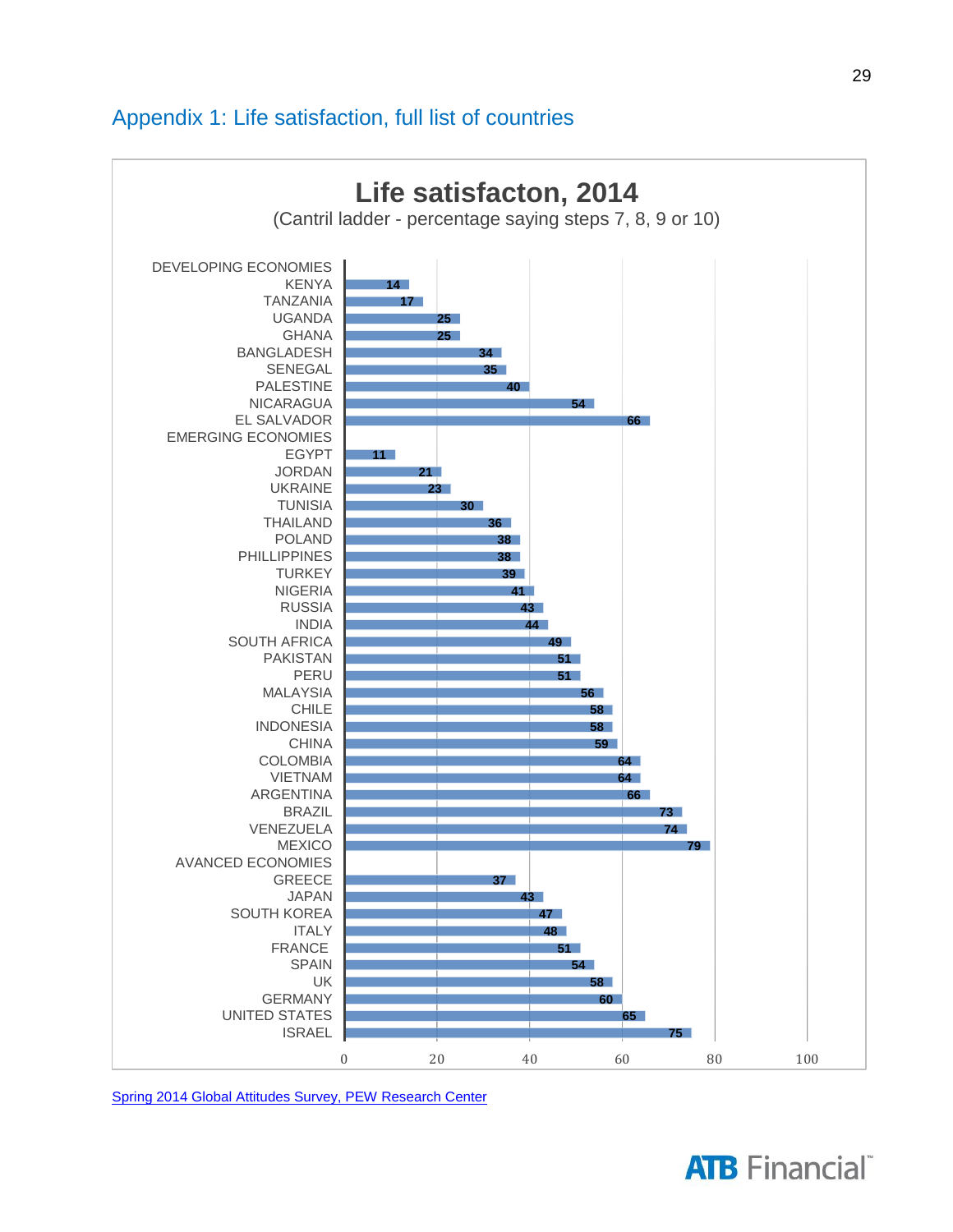### Appendix 2: What would increase your happiness? Full list of questions

#### Which of the following statements is most relevant to you? Please select one response only. **More time to spend with family and friends would...**

- not increase my overall happiness because I already have lots of time to spend with family/ friends.
- not increase my overall happiness because more time with family and friends is not important to my happiness.
- somewhat increase my overall happiness.
- greatly increase my overall happiness.

#### **Having healthier relationships with family and friends would...**

- not increase my overall happiness because I feel my relationships are already healthy.
- not increase my overall happiness because healthy relationships are not important to my happiness.
- somewhat increase my overall happiness.
- greatly increase my overall happiness.

#### **Having more money would...**

- not increase my overall happiness because I already have enough money.
- not increase my overall happiness because more money is not important to my happiness.
- somewhat increase my overall happiness.
- greatly increase my overall happiness.

#### **Watching or attending more sporting events would...**

- not increase my overall happiness because I already watch/attend enough sporting events to make me happy.
- not increase my overall happiness because watching/attending sporting events is not important to my happiness.
- somewhat increase my overall happiness.
- greatly increase my overall happiness.

#### **Having more time to do the things I enjoy would...**

- not increase my overall happiness because I already have enough time to do the things I enjoy.
- not increase my overall happiness because this is not important to my happiness.
- somewhat increase my overall happiness.
- greatly increase my overall happiness.

#### **Having more money to do the things I enjoy would...**

- not increase my overall happiness because I already have enough money to do the things I enjoy.
- not increase my overall happiness because having more money to do the things I enjoy is not important to my happiness.
- somewhat increase my overall happiness.
- greatly increase my overall happiness.

#### **If my health improved, this would...**

- not increase my overall happiness because I am already healthy.
- not increase my overall happiness because my health is not important to my happiness.
- somewhat increase my overall happiness.
- greatly increase my overall happiness.

#### **Having less stress in my life would...**

- not increase my overall happiness because I do not feel overly stressed.
- not increase my overall happiness because this is not important to my happiness.
- somewhat increase my overall happiness.
- greatly increase my overall happiness.

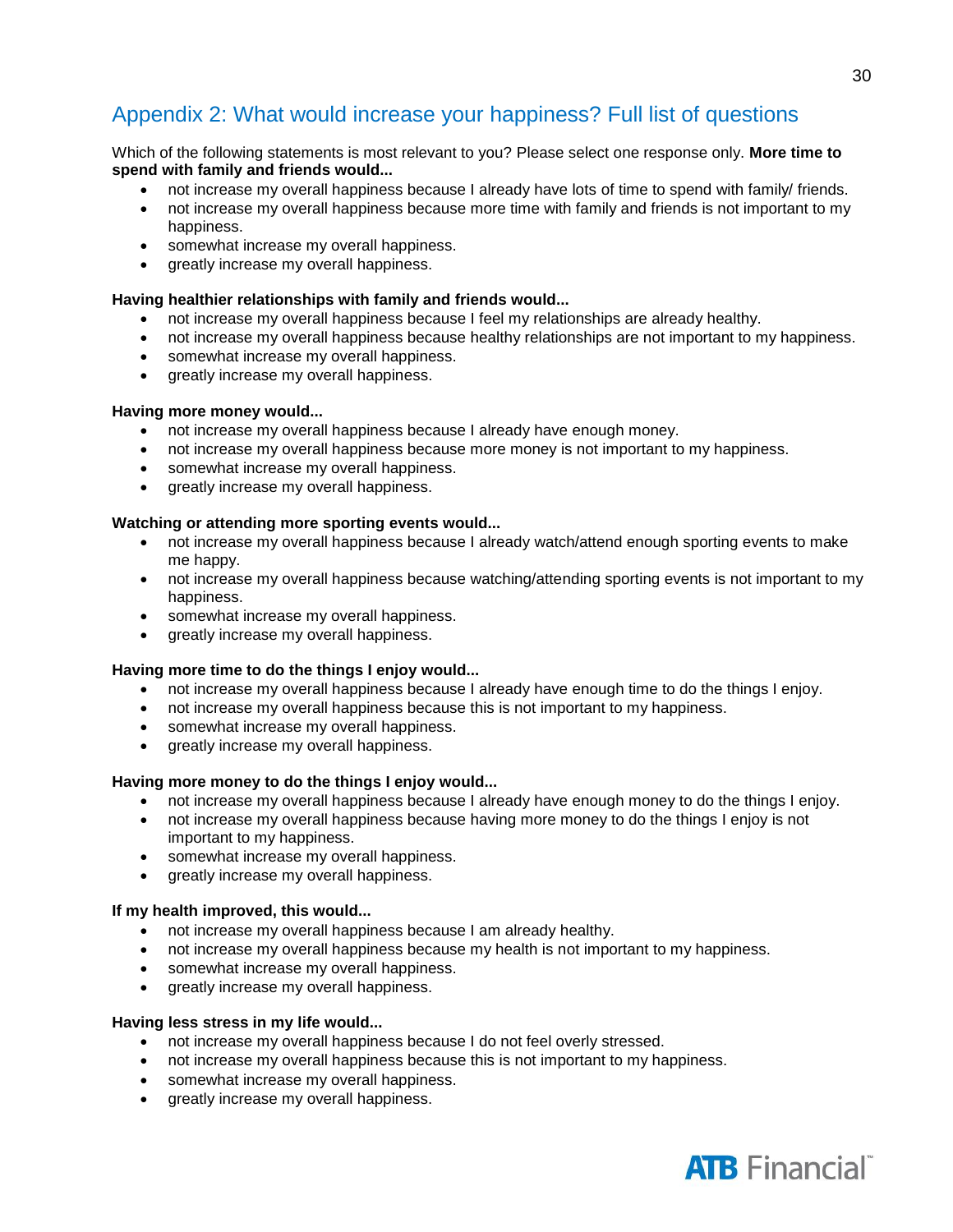#### **Having a more interesting or more meaningful job would...**

- not increase my overall happiness because I feel my current job is already interesting/meaningful.
- not increase my overall happiness because it does not matter to my happiness if my job is not interesting/meaningful.
- not increase my overall happiness because I do not want or need a job right now.
- somewhat increase my overall happiness.
- greatly increase my overall happiness.

#### **If there were more arts and culture options available in my rural area/town/city, this would...**

- not increase my overall happiness because I feel there are sufficient arts and culture options available to me.
- not increase my overall happiness because arts and culture activities are not important to my happiness.
- somewhat increase my overall happiness.
- greatly increase my overall happiness.

#### **Spending more time connecting with nature would...**

- not increase my overall happiness because I feel I already spend sufficient time connecting with nature.
- not increase my overall happiness because connecting with nature is not important to my happiness.
- somewhat increase my overall happiness.
- greatly increase my overall happiness.

#### **Having more time to contribute to the happiness and wellbeing of others would...**

- not increase my overall happiness because I feel I already have enough time for this.
- not increase my overall happiness because contributing to the happiness and wellbeing of others is not important to my happiness.
- somewhat increase my overall happiness.
- greatly increase my overall happiness.

#### **Having more money to contribute to the happiness and wellbeing of others would...**

- not increase my overall happiness because I feel I already have enough money for this.
- not increase my overall happiness because contributing to the happiness and wellbeing of others is not important to my happiness.
- somewhat increase my overall happiness.
- greatly increase my overall happiness.

#### **If my community was safer, this would...**

- not increase my overall happiness because I feel my community is sufficiently safe.
- not increase my overall happiness because the safety of my community is not important to my happiness.
- somewhat increase my overall happiness.
- greatly increase my overall happiness.

#### **A shorter commute to work would...**

- not increase my overall happiness because I do not commute to work.
- not increase my overall happiness because my current commute is already short.
- not increase my overall happiness because my commute time is not important to my happiness.
- somewhat increase my overall happiness.
- greatly increase my overall happiness.

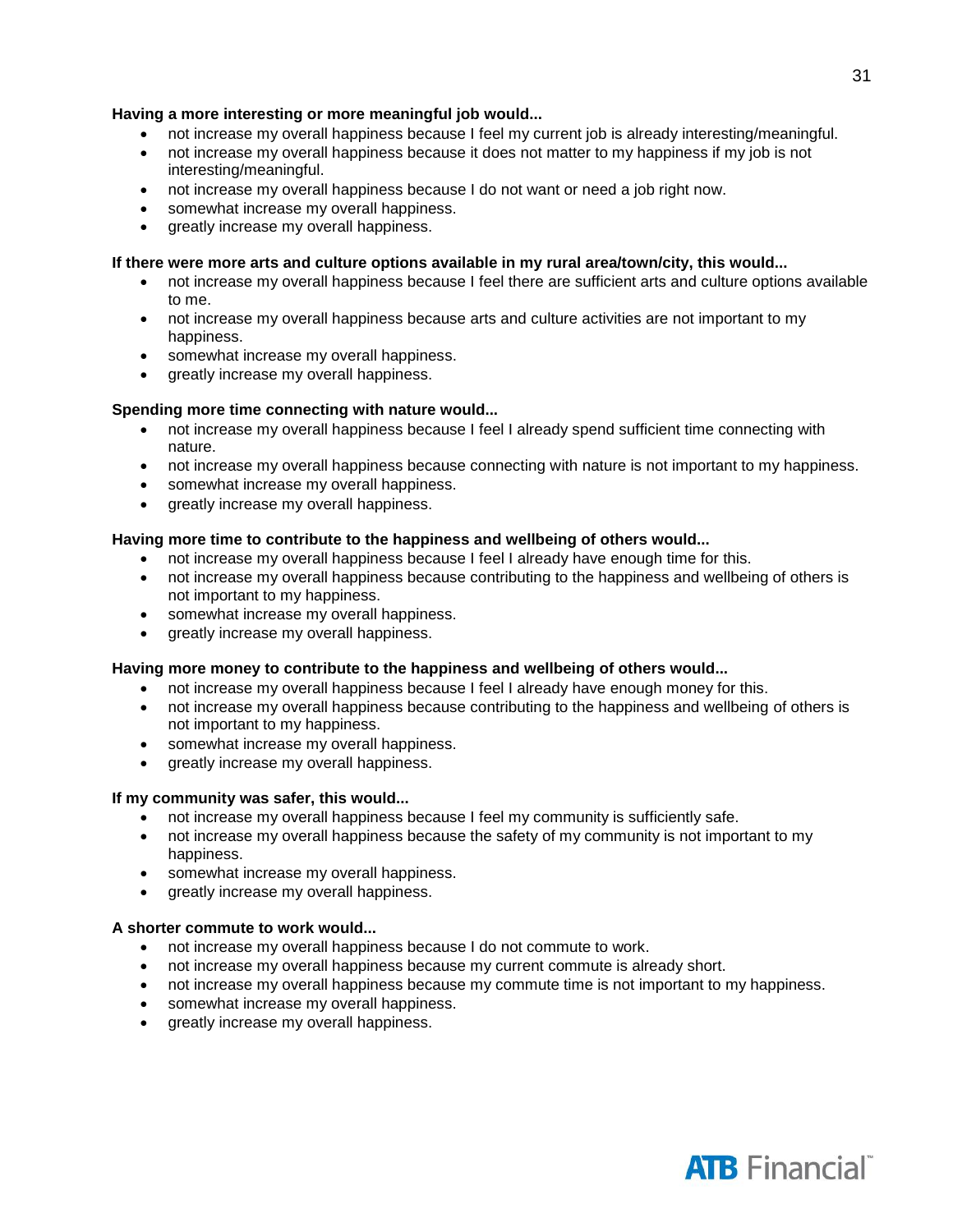

#### Note: The "shorter commute" and "more interesting/meaningful job" responses exclude those who do not commute and those who do not need/want a job. Some bars total to more than 100 due to rounding. Source: *ATB Financial Alberta Happiness Survey 2015*